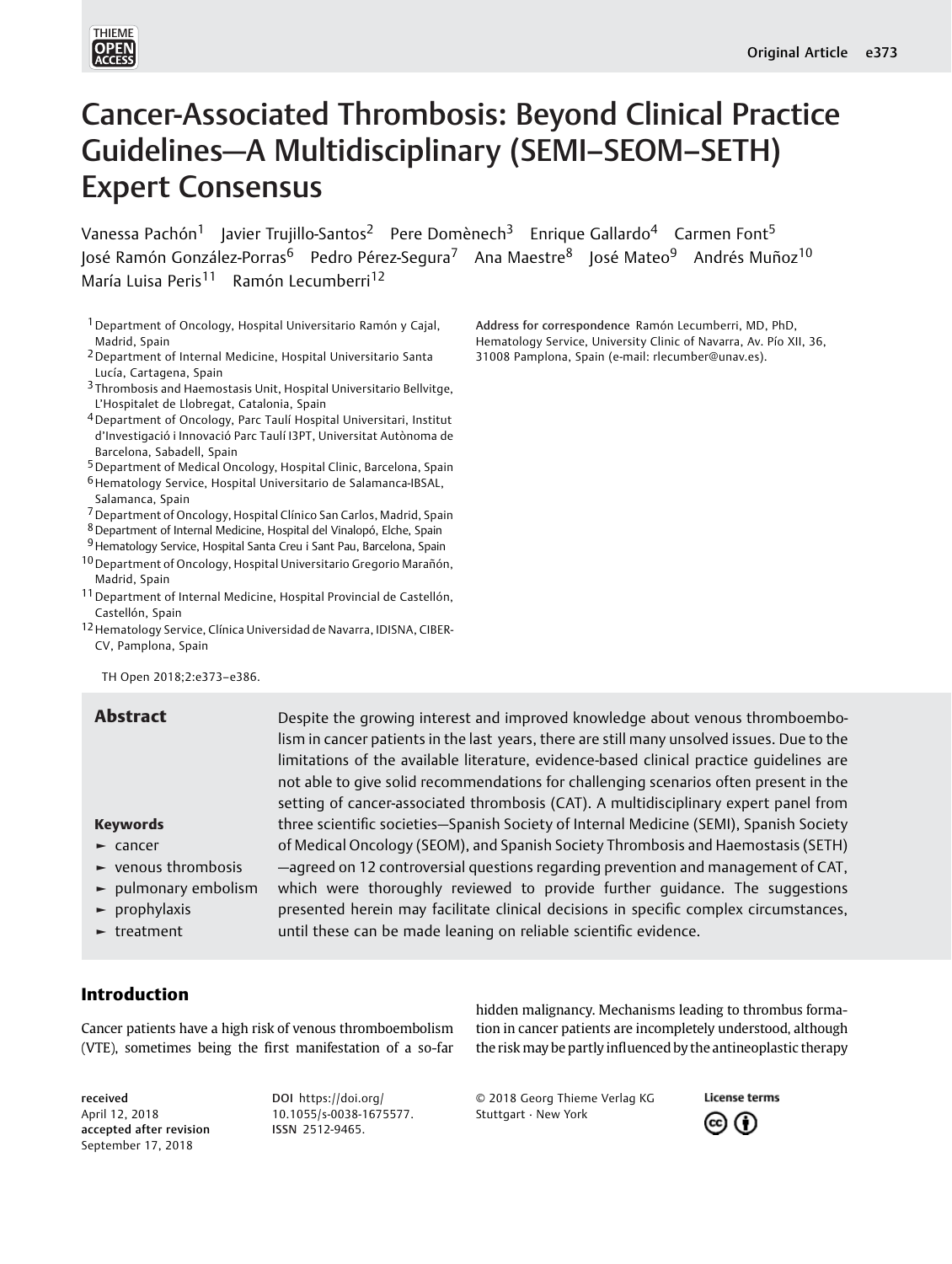itself. The management of cancer-associated thrombosis (CAT) frequently represents a challenge for clinicians due to very poor or lack of evidence regarding common daily practice scenarios that have also been poorly addressed by most currently available evidence-based guidelines. $1-5$ 

This work arises from a joint initiative of a multidisciplinary panel of experts under the auspice of the Spanish Society of Internal Medicine (SEMI), Spanish Society of Medical Oncology (SEOM), and Spanish Society of Thrombosis and Haemostasis (SETH), who leaned on literature to reach consensus on controversial issues aimed to guide clinicians to manage complex, albeit not uncommon, situations related to CAT, until further evidence supporting or discouraging the proposed recommendations becomes available. Our aim is not to produce another evidence-based guideline on the field but to provide useful advice for scenarios that clinicians involved in CAT have to face without the support of unequivocal strong evidence-based recommendations. Due to the specific wording of the questions, most of them have not been previously approached elsewhere.

# Methods

In the first meeting, the whole panel agreed on 12 specific controversial questions that were to be addressed. The topics were identified by a recent Delphi study and completed by own experience.<sup>6</sup> The questions were distributed among four teams of three experts, including one member of each society (i.e., three questions per team). For every topic, the available

literature (from previous guidelines to small studies) was reviewed and an initial consensus was reached inside each working team leading to a proposal of suggestions for the assigned questions. In the final meeting, the whole panel discussed all the proposals until agreement was reached. An executive summary is presented in **-Table 1**, also including the most relevant literature for each topic.

# Results

# Question 1: In Ambulatory Cancer Patients, Should the Thrombotic Risk Be Evaluated Using a Risk Score to Decide on the Use of Antithrombotic Prophylaxis?

#### Background

To date, the only validated prediction model of CAT is the Khorana risk score. $7$  However, in recent years several studies in different types of cancer suggest that this should not be the only tool to select candidate patients for antithrombotic prophylaxis in the outpatient setting $8-11$ :

- A recent assessment questions the usefulness of the Khorana score, Vienna-CATS prediction model, PROTECHT score, or CONKO score for this aim.<sup>12</sup>
- Two recent models,  $COMPASS<sup>13</sup>$  and  $ONKOTEV<sup>14</sup>$  which rely on clinical parameters only, seem to overcome the predictive ability of the Khorana score. At 6 months, the area under the curve (AUC) of receiving operating

| Background<br><b>Question</b>                                                                                                                           |                                                                                                                                                                                                                                                                                                                                                              | <b>Suggestions</b>                                                                                                                                                                                                                                                                                                                                                                                                                                                                                                                                                                                                                                                                                                                                                                                                                        |  |  |
|---------------------------------------------------------------------------------------------------------------------------------------------------------|--------------------------------------------------------------------------------------------------------------------------------------------------------------------------------------------------------------------------------------------------------------------------------------------------------------------------------------------------------------|-------------------------------------------------------------------------------------------------------------------------------------------------------------------------------------------------------------------------------------------------------------------------------------------------------------------------------------------------------------------------------------------------------------------------------------------------------------------------------------------------------------------------------------------------------------------------------------------------------------------------------------------------------------------------------------------------------------------------------------------------------------------------------------------------------------------------------------------|--|--|
| Prophylaxis                                                                                                                                             |                                                                                                                                                                                                                                                                                                                                                              |                                                                                                                                                                                                                                                                                                                                                                                                                                                                                                                                                                                                                                                                                                                                                                                                                                           |  |  |
| 1. In ambulatory cancer patients, should<br>thrombotic risk be evaluated using a risk<br>score to decide on the use of antithrom-<br>botic prophylaxis? | • The accuracy of Khorana, Vienna-CATS,<br>PROTECHT, or CONKO scores is lim-<br>ited. $10-12$<br>• COMPASS, ONKOTEV, and ONCO-<br>THROMB require validation. <sup>13,14,16</sup><br>• Some tumor-specific scores have been<br>recently developed showing promising<br>results. <sup>17,18</sup>                                                              | • Thrombotic risk should be evaluated.<br>but not only by using the Khorana's risk<br>score.<br>• Attention has to be paid to new scores<br>with improved predictive ability,<br>although validation is required.                                                                                                                                                                                                                                                                                                                                                                                                                                                                                                                                                                                                                         |  |  |
| 2. In cancer patients who are hospitalized<br>for an acute medical illness, when is phar-<br>macological antithrombotic prophylaxis<br>contraindicated? | • Hospitalized cancer patients have a high<br>risk of VTE and, whenever possible,<br>preventive measures have to be imple-<br>mented. $1-5$<br>• However, studies that weigh the risk-<br>benefit balance in this specific popula-<br>tion are lacking.<br>• Therefore, safety must be specially<br>considered in the clinical decision-mak-<br>ing process. | • Absolute contraindications of pharma-<br>cological prophylaxis:<br>- Recent bleeding in CNS; active major<br>bleeding; platelet count <20 $\times$ 10 <sup>9</sup> /L.<br>• Relative contraindications:<br>- Relevant chronic bleeding (duration<br>>48 h); initial period of postneurosur-<br>gery; spinal or intracranial lesions;<br>platelet count 20–50 $\times$ 10 <sup>9</sup> /L; drug-<br>related platelet dysfunction or uremia;<br>underlying coagulopathy.<br>• Wait 12 h after last prophylactic-dose<br>LMWH administration for lumbar punc-<br>ture or spinal anesthesia.<br>• In case of contraindication, apply phy-<br>sical antithrombotic measures.<br>• Thromboprophylaxis is not required in<br>cancer patients hospitalized exclusively<br>to receive oncologic treatment (except<br>in case of immobilization). |  |  |

Table 1 Summary of recommendations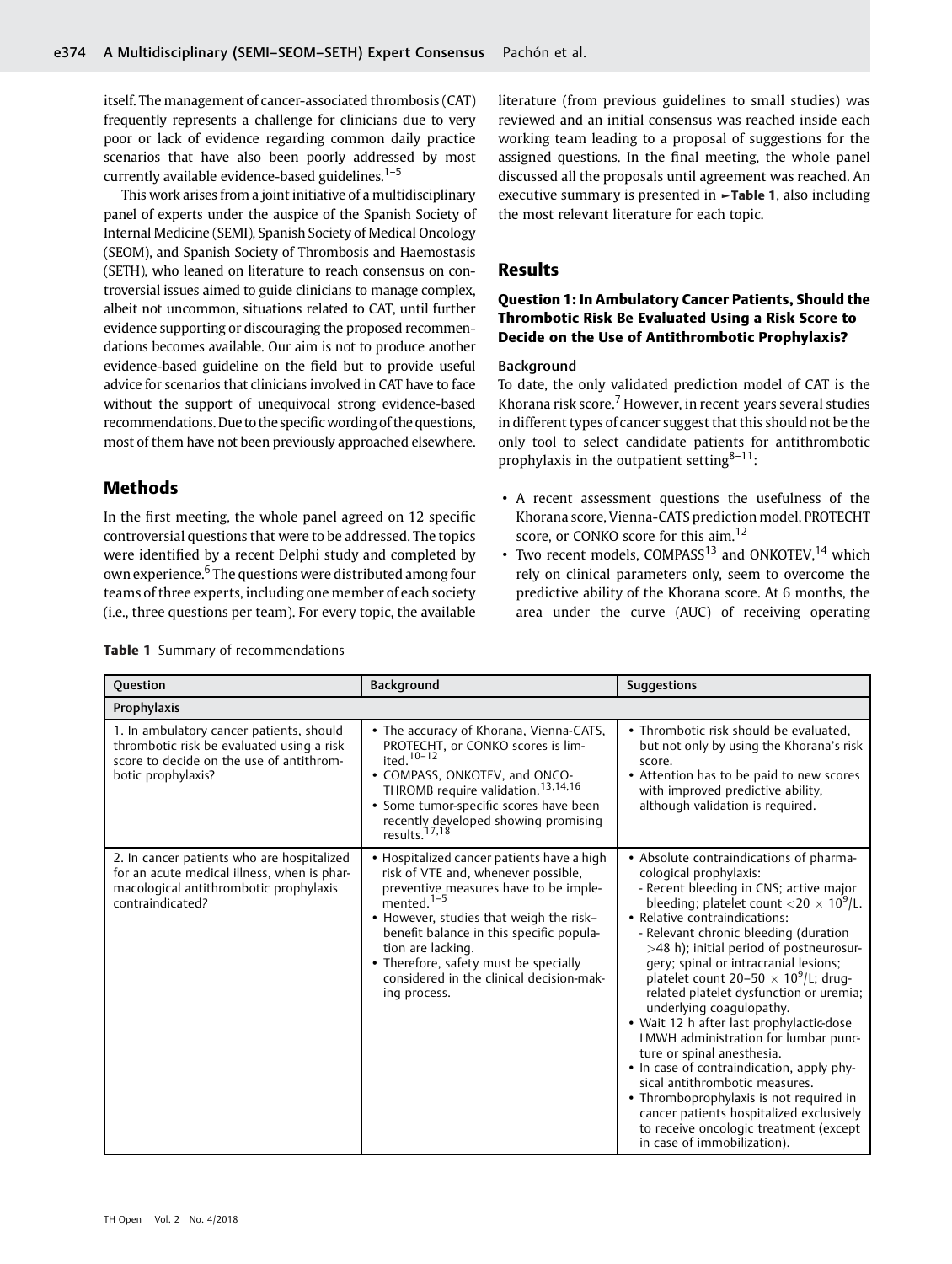# Table 1 (Continued)

| Question                                                                                                                                                                                                                                                    | Background                                                                                                                                                                                                                                                                                                                                                                                                                                                                                                                                                         | <b>Suggestions</b>                                                                                                                                                                                                                                                                                                                                                                                                                                                                                                                                                                                                                                                                                                                                                                                                                                                                                                                |
|-------------------------------------------------------------------------------------------------------------------------------------------------------------------------------------------------------------------------------------------------------------|--------------------------------------------------------------------------------------------------------------------------------------------------------------------------------------------------------------------------------------------------------------------------------------------------------------------------------------------------------------------------------------------------------------------------------------------------------------------------------------------------------------------------------------------------------------------|-----------------------------------------------------------------------------------------------------------------------------------------------------------------------------------------------------------------------------------------------------------------------------------------------------------------------------------------------------------------------------------------------------------------------------------------------------------------------------------------------------------------------------------------------------------------------------------------------------------------------------------------------------------------------------------------------------------------------------------------------------------------------------------------------------------------------------------------------------------------------------------------------------------------------------------|
| Initial treatment                                                                                                                                                                                                                                           |                                                                                                                                                                                                                                                                                                                                                                                                                                                                                                                                                                    |                                                                                                                                                                                                                                                                                                                                                                                                                                                                                                                                                                                                                                                                                                                                                                                                                                                                                                                                   |
| 3. Must LMWH dose be modified in cancer<br>patients with acute VTE treated with anti-<br>angiogenic drugs?                                                                                                                                                  | • Most clinical trials assessing antiangio-<br>genic drugs excluded anticoagulated<br>patients.<br>· Indirect information can be obtained<br>from some bevacizumab studies. <sup>25-33</sup>                                                                                                                                                                                                                                                                                                                                                                       | • In general, the LMWH dose should not<br>be modified in patients developing a<br>VTE event while on antiangiogenic<br>treatment.<br>• Special caution is required in case of CNS<br>involvement.<br>• Resumption of the antiangiogenic ther-<br>apy (if indicated) should be delayed at<br>least 2 wk after starting LMWH.                                                                                                                                                                                                                                                                                                                                                                                                                                                                                                                                                                                                       |
| 4. In patients with CAT requiring surgery or<br>invasive procedure, when should the pla-<br>cement of an inferior vena cava filter be<br>considered?                                                                                                        | • Results from studies on the use of IVCF in<br>cancer patients with VTE are controver-<br>$sial.34-40$<br>• Consensus exists on its use in patients<br>with PE or DVT when ACG is contra-<br>indicated, especially in the first weeks<br>after VTE. <sup>41-44</sup><br>• Concern about early and delayed<br>adverse effects associated with IVCF is<br>increasingly growing. 41,44-47                                                                                                                                                                            | • Use of IVCF is suggested in cancer<br>patients with acute lower limb proximal<br>DVT/PE, who require a procedure that<br>contraindicates ACG, particularly in the<br>first 2-4 wk after the thrombotic epi-<br>sode.<br>• After the first 2-4 wk, use IVCF only if<br>proximal DVT persists.<br>• While IVCF remains inserted, if possible,<br>administer LMWH at least at prophylac-<br>tic doses.<br>• Remove IVCF and restart full ACG as soon<br>as the cause that led to placement is<br>resolved.                                                                                                                                                                                                                                                                                                                                                                                                                         |
| Long-term treatment                                                                                                                                                                                                                                         |                                                                                                                                                                                                                                                                                                                                                                                                                                                                                                                                                                    |                                                                                                                                                                                                                                                                                                                                                                                                                                                                                                                                                                                                                                                                                                                                                                                                                                                                                                                                   |
| 5. In patients with CAT that require<br>extended anticoagulant therapy beyond 6<br>mo, what is the optimal dose if LMWH is<br>maintained?                                                                                                                   | • Guidelines recommend maintaining<br>ACG beyond 6 mo in cases of active<br>cancer and/or ongoing chemotherapy,<br>although optimal drugs and doses are<br>not specified. <sup>44,48</sup><br>• Evidence on LMWH doses to use beyond<br>6 mo is scarce.<br>• An observational <sup>49</sup> and two single-arm<br>prospective studies, DALTECAN <sup>50</sup> and<br>TICAT (451), provide useful information.<br>• DOACs may be an alternative for<br>selected patients with low risk of gas-<br>trointestinal bleeding and drug<br>interactions. <sup>54,56</sup> | • Decide dose according to characteristics<br>of patient, of the disease and its treat-<br>ment, and of the VTE event:<br>- Patient<br>· Full doses: obesity; thrombophilia;<br>immobilization; venous insuffi-<br>ciency; varicose veins and low<br>bleeding risk.<br>· Intermediate/prophylactic doses:<br>renal failure or thrombocytopenia,<br>or/and high bleeding risk.<br>- Tumor<br>· Full doses: metastatic disease or<br>locoregional disease with vessel<br>compression; tumors with high<br>thrombotic risk.<br>· Intermediate/prophylactic doses:<br>tumors with lower thrombotic risk.<br>- VTE event<br>· Full doses: life-threatening symp-<br>tomatic PE, recurrent VTE, post-<br>thrombotic syndrome.<br>· Intermediate/prophylactic doses:<br>incidental PE; isolated LL DVT; CVG<br>associated thrombosis; recurrent<br>SVT.<br>• Dose increased by 25%: VTE recur-<br>rence in spite of appropriate<br>LMWH. |
| 6. Should anticoagulant treatment be<br>prolonged beyond 3-6 mo in cancer<br>patients with CVC-DVT, when the central<br>venous line is maintained? Is LMWH pro-<br>phylaxis indicated in patients with previous<br>CVC-DVT if a new CVC has to be inserted? | • Current recommendations are not uni-<br>form across different guidelines and not<br>supported by evidence of sufficient<br>quality. <sup>43,44,57-59</sup><br>. If the CVC is maintained beyond the first<br>3-6 mo of anticoagulation after a CVC-<br>DVT, the scenario could be considered<br>as a VTE secondary to a persistent risk<br>factor.                                                                                                                                                                                                               | • After 3-6 mo, if bleeding risk is not high,<br>prolong ACG using intermediate or pro-<br>phylactic doses of LMWH until CVC<br>removal.<br>• If a new CVC is inserted in a patient with<br>previous history of CVGDVT, use pro-<br>phylaxis with LMWH for 30 d. Consider<br>longer periods depending on bleeding<br>risk and patient's preferences.                                                                                                                                                                                                                                                                                                                                                                                                                                                                                                                                                                              |

(Continued)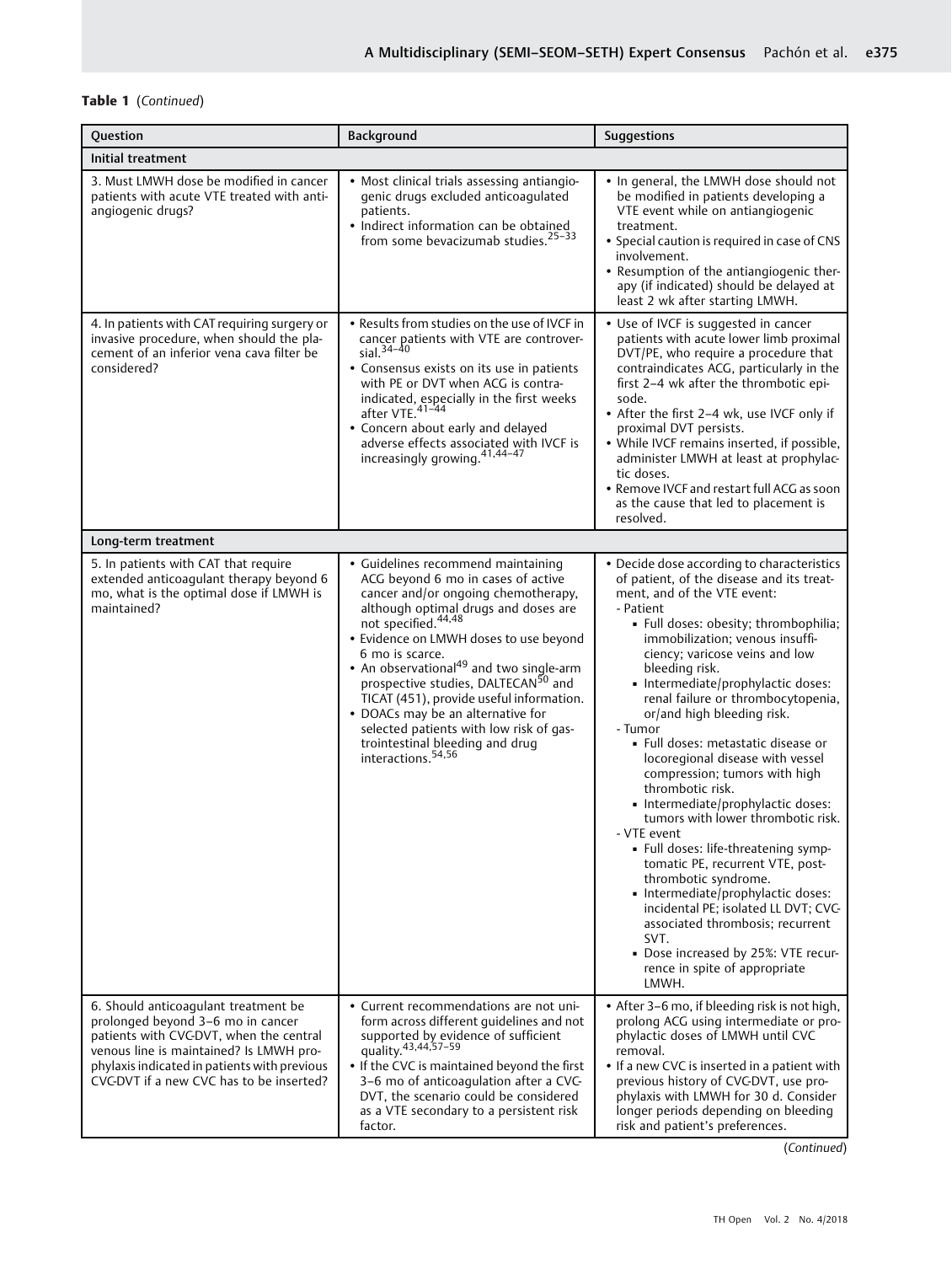# Table 1 (Continued)

| Question                                                                                                                                                                          | Background                                                                                                                                                                                                                                                                                                                                                                                                                                                                                                                                                                                                                                                             | Suggestions                                                                                                                                                                                                                                                                                                                                                                                                                                                                                                                                                                                                                                                                                                             |  |  |  |
|-----------------------------------------------------------------------------------------------------------------------------------------------------------------------------------|------------------------------------------------------------------------------------------------------------------------------------------------------------------------------------------------------------------------------------------------------------------------------------------------------------------------------------------------------------------------------------------------------------------------------------------------------------------------------------------------------------------------------------------------------------------------------------------------------------------------------------------------------------------------|-------------------------------------------------------------------------------------------------------------------------------------------------------------------------------------------------------------------------------------------------------------------------------------------------------------------------------------------------------------------------------------------------------------------------------------------------------------------------------------------------------------------------------------------------------------------------------------------------------------------------------------------------------------------------------------------------------------------------|--|--|--|
| Treatment of VTE in complex scenarios                                                                                                                                             |                                                                                                                                                                                                                                                                                                                                                                                                                                                                                                                                                                                                                                                                        |                                                                                                                                                                                                                                                                                                                                                                                                                                                                                                                                                                                                                                                                                                                         |  |  |  |
| 7. How should CAT be treated in cases of<br>primary or secondary central nervous sys-<br>tem involvement?                                                                         | • Anticoagulation is effective, and usually<br>well tolerated, in patients with glio-<br>mas <sup>62</sup> or cerebral metastases. <sup>63</sup> Some<br>data favor treatment modifications<br>under certain circumstances.<br>• Brainstem hemorrhages are particularly<br>serious.                                                                                                                                                                                                                                                                                                                                                                                    | • In general, use LMWH according to<br>standard quidelines.<br>• The following exceptions are made:<br>- In secondary CNS involvement due to<br>melanoma or kidney cancer, if VTE is not<br>severe, reduce LMWH dose by 25-50%.<br>- In patients with brainstem glioma, initi-<br>ally reduce LMWH dose by 25-50%, until<br>local control of the disease is achieved.                                                                                                                                                                                                                                                                                                                                                   |  |  |  |
| 8. Should incidental splanchnic venous<br>thrombosis be treated?                                                                                                                  | • In a prospective registry of splanchnic<br>VT, not limited to cancer patients,<br>recurrences were more frequent in male<br>patients with incidental thrombosis and<br>shorter time on ACG. <sup>66,67</sup><br>• While on anticoagulant treatment, in<br>patients with incidentally diagnosed<br>splanchnic VT, the rate of major bleed-<br>ing did not exceed that of recurrent<br>thrombosis, although specific results in<br>cancer patients are unknown.<br>· Individualization is suggested according<br>to chronic/nonchronic nature of<br>thrombus. <sup>42,68</sup>                                                                                         | • Start ACG treatment unless there is a<br>formal contraindication.<br>• Individualize in case of:<br>- Data suggestive of chronic thrombosis.<br>- Isolated thrombosis of intrahepatic<br>portal segmental branch.<br>• ACG should be maintained for at least 3<br>mo.                                                                                                                                                                                                                                                                                                                                                                                                                                                 |  |  |  |
| 9. In cancer patients with acute VTE, what<br>platelet count threshold would imply<br>modifications in the LMWH dose? Can<br>platelet transfusions avoid LMWH dose<br>reductions? | • Full-dose ACG is accepted with platelet<br>counts >50 $\times$ 10 <sup>9</sup> /L. Controversy arises<br>with lower values.<br>• There is reticence about recommenda-<br>tion of transfusing platelets to reach<br>>50 $\times$ 10 <sup>9</sup> /L to maintain therapeutic<br>LMWH doses [ISTH and Canadian Con-<br>sensus <sup>41,69,74</sup> : it is complex and is<br>associated with risk of adverse<br>effects. <sup>70,71</sup><br>• Others support dynamic strategies of<br>ACG dose reduction, <sup>73</sup> or platelet<br>transfusion with lower thresholds<br>$(<$ 20 $\times$ 10 <sup>9</sup> /L). <sup>71</sup>                                         | • With counts $\geq$ 50 $\times$ 10 <sup>9</sup> /L, maintain full<br>doses of LMWH.<br>• With counts between 20 and 50 $\times$ 10 <sup>9</sup> /<br>L, reduce LMWH 50%.<br>• With counts $\leq$ 20 $\times$ 10 <sup>9</sup> /L<br>- If > 30 d since VTE diagnosis, withhold<br>ACG.<br>- If <30 d since VTE diagnosis, transfuse<br>platelets to maintain counts<br>$>$ 20 $\times$ 10 <sup>9</sup> /L, and use intermediate<br>LMWH doses.<br>• Consider IVCF in the acute phase of VTE<br>(especially when thrombocytopenia is<br>thought to last $>5$ d) in:<br>- Patients with counts $\leq$ 20 $\times$ 10 <sup>9</sup> /L.<br>- Patients with counts $20-50 \times 10^9$ /L<br>and low cardiopulmonary reserve. |  |  |  |
| 10. In patients with acute CAT requiring<br>anticoaqulant treatment and who were<br>under antiplatelet therapy, when should<br>the latter be maintained?                          | • ACG with VKA prevents coronary disease<br>progression, and ischemic stroke in AF<br>patients. <sup>76</sup><br>• The combined use of antiplatelet drugs<br>with ACG treatment does not always<br>improve ischemic events prevention and<br>increases hemorrhagic risk. <sup>77,78</sup><br>• The use of VKA together with two anti-<br>platelet drugs involves a high hemorrhagic<br>risk, but may be justified for short periods<br>in situations of high thrombotic risk. <sup>79</sup><br>• In patients with thrombosis associated<br>with a MPN, the benefit of combined<br>aspirin plus ACG is probably overweighed<br>by the increased risk of bleeding. 81-83 | • In cancer patients on ACG treatment for<br>VTE, maintain antiplatelet drugs only in<br>exceptional situations of markedly ele-<br>vated risk of coronary events.<br>• Maintenance of antiplatelet treatment in<br>patients who are going to start antic-<br>oagulant therapy for CAT is justified in<br>case of recent $(<1 y)$ ACS event or<br>placement of a coronary stent.<br>• In patients with acute CAT carrying<br>stents in other vascular beds, mainte-<br>nance of antiplatelet treatment while on<br>anticoagulant therapy should be<br>decided in a case-by-case basis.                                                                                                                                  |  |  |  |
| Laboratory                                                                                                                                                                        |                                                                                                                                                                                                                                                                                                                                                                                                                                                                                                                                                                                                                                                                        |                                                                                                                                                                                                                                                                                                                                                                                                                                                                                                                                                                                                                                                                                                                         |  |  |  |
| 11. In cancer patients treated with LMWH,<br>when should anti-factor Xa activity be<br>monitored?                                                                                 | • In studies with LMWH for the treatment<br>of CAT, no relevant accumulation over<br>time was observed. <sup>55,84,85</sup><br>• However, there are situations where phar-<br>macokinetics of LMWH may be affected. <sup>87</sup><br>• Thrombocytopenia does not alter LMWH<br>pharmacokinetics.                                                                                                                                                                                                                                                                                                                                                                       | • In patients with CAT, routine monitoring<br>of anti-Xa activity is not required.<br>• In cases of creatinine clearance<br><30 mL/min, extreme body weight, or<br>pregnancy, LMWH dose adjustment<br>according to peak anti-Xa activity is<br>suggested.                                                                                                                                                                                                                                                                                                                                                                                                                                                               |  |  |  |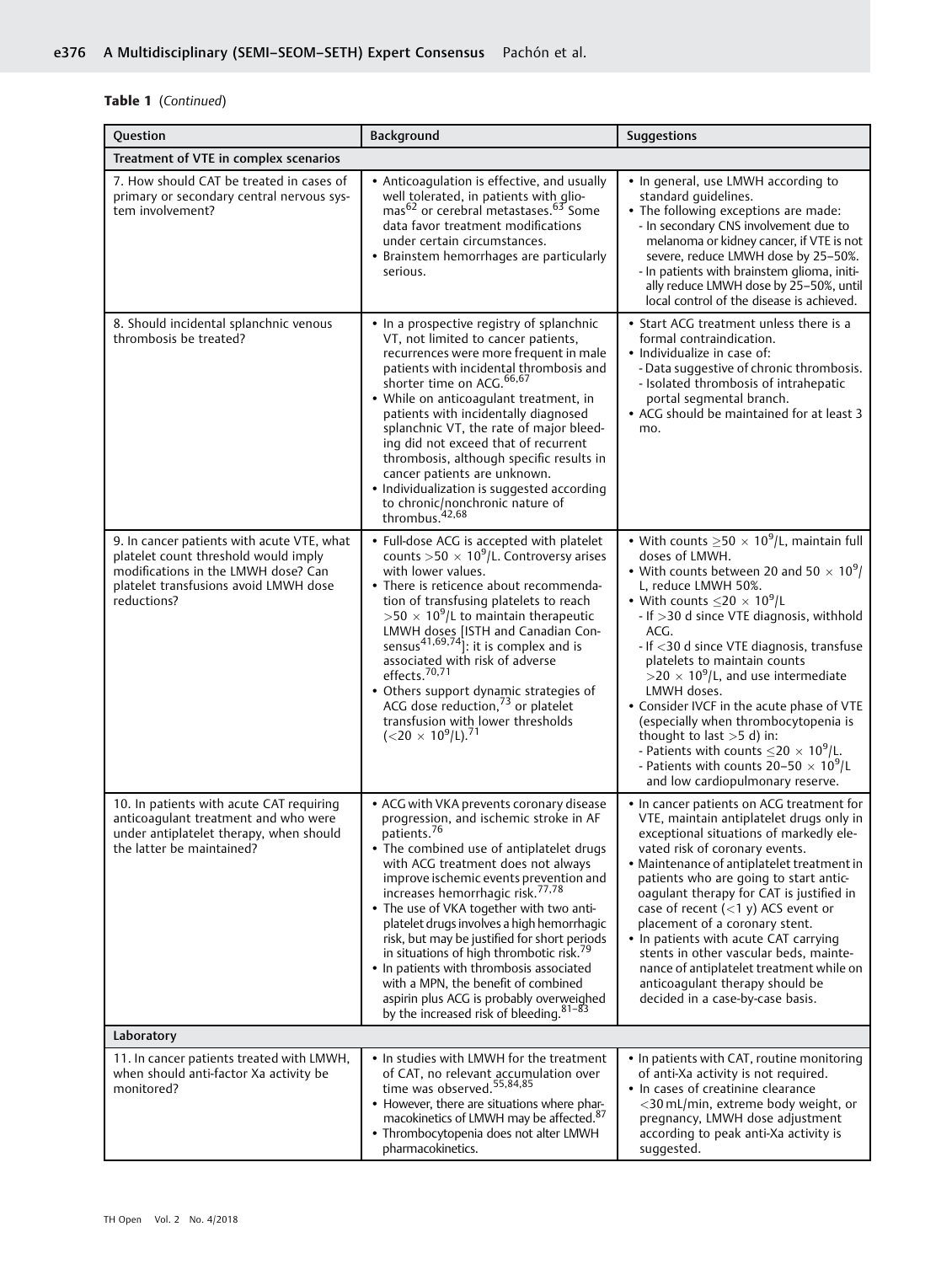#### Table 1 (Continued)

| Question                                                               | <b>Background</b>                                                                                                                                                                                                                                                                                         | <b>Suggestions</b>                                                                                                                                                                                                                                                   |  |  |
|------------------------------------------------------------------------|-----------------------------------------------------------------------------------------------------------------------------------------------------------------------------------------------------------------------------------------------------------------------------------------------------------|----------------------------------------------------------------------------------------------------------------------------------------------------------------------------------------------------------------------------------------------------------------------|--|--|
|                                                                        | • An association between anti-Xa activity and<br>either clinical efficacy or hemorrhagic risk<br>has not been demonstrated. <sup>89</sup>                                                                                                                                                                 | • Monitoring anti-Xa in patients with<br>thrombocytopenia or with other<br>hemorrhagic risk factors is not sug-<br>gested. The LMWH dose should not rely<br>on this variable.<br>• Monitoring anti-Xa activity is not sug-<br>gested for prophylactic doses of LMWH. |  |  |
| 12. Should thrombophilia study be per-<br>formed in patients with CAT? | • Thrombophilic abnormalities have little<br>influence on clinical decisions on ACG<br>for VTE. 43, 91, 92<br>• In the cancer setting, initial ACG treat-<br>ment for CAT is similar in patients with<br>thrombophilia, and ACG duration is<br>mainly influenced by cancer<br>status. <sup>42-44,91</sup> | • In patients with CAT, do not routinely<br>investigate the presence of<br>thrombophilia.                                                                                                                                                                            |  |  |

Abbreviations: ACG, anticoagulation/anticoagulant; ACS, acute coronary syndrome; AF, atrial fibrillation; anti-Xa, anti-factor Xa; CNS, central nervous system; CAT, cancer-associated thrombosis; CVC, central venous catheter; CVC-DVT, deep venous thrombosis associated with central venous catheter; DVT, deep venous thrombosis; ISTH, International Society on Thrombosis and Haemostasis; IVCF, inferior vena cava filter; LL, lower limbs; LMWH, low-molecularweight heparin(s); MPN, myeloproliferative neoplasm; PE, pulmonary embolism; SEMI, Spanish Society of Internal Medicine; SEOM, Spanish Society of Medical Oncology; SETH, Spanish Society of Thrombosis and Haemostasis; SVT, superficial vein thrombosis; VKA, vitamin K antagonists; VTE, venous thromboembolic event/venous thromboembolism.

Notes: Twelve experts from the SETH, SEOM, and SEMI formed four teams of three, which included one member of each society. Each team elaborated initial consensus statements on three different questions. After a subsequent discussion with the participation of the whole panel of experts, a final consensus was reached for each one of the 12 proposed questions, all of which are controversial because of the scarce solid literature available about them.

characteristics of the COMPASS risk assessment model was 0.85. The ONKO-TEV score showed an AUC at 3 months of 71.9 versus 57.9% with the Khorana score. However, validation is still required.

- The addition of some biomarkers such as D-dimer or genomic risk profiles may help improve the usefulness of VTE risk scores.15,16
- A different strategy, based on tumor-specific assessment models, has been developed. The Throly score, developed for patients with lymphomas, showed high negative predictive value (NPV; 97%), although the positive predictive value (PPV) was 15%. Another new risk model for prediction of VTE in gynecological cancer patients has also shown promising results.<sup>17,18</sup>

Currently, routine thromboprophylaxis in ambulatory cancer patients is not recommended. Better tools to stratify VTE risk are needed to favor a primary prevention strategy in ambulatory cancer patients.

# **Suggestions**

- Assessment of thrombotic risk in cancer patients on ambulatory treatment is suggested, with the purpose of identifying those who would, theoretically, benefit more from antithrombotic prophylaxis.
- Although Khorana's risk score is the only validated prediction model, it should not be the only tool used to select the patients who will receive ambulatory antithrombotic prophylaxis. Bleeding risk factors also have to be considered.
- New predictive models including biomarkers such as Ddimer or genomic risk profile, or tumor-specific scores, may help improve risk stratification.

# Question 2: In Cancer Patients Who Are Hospitalized for an Acute Medical Illness, When Is Pharmacological Antithrombotic Prophylaxis Contraindicated?

#### Background

Current guidelines agree that cancer patients who are hospitalized for any complication related to their clinical condition are at very high VTE risk, recommending pharmacologic prophylaxis with low-molecular-weight heparin (LMWH), unless contraindicated.<sup>1-5</sup> However, studies that specifically address the risk–benefit of thromboprophylaxis in cancer inpatients are lacking. In fact, recommendations are based on the results of trials whose cohorts consisted of heterogeneous groups of medical patients, among which cancer patients were underrepresented  $(5-15\%)$ .<sup>19-23</sup> A recent meta-analysis restricted to the cancer subgroup of the aforementioned studies did not confirm a positive effect of thromboprophylaxis.  $24$ 

On the other hand, cancer patients also exhibit an increased bleeding tendency and are considered as a highrisk population for hemorrhages. Therefore, a careful benefit–risk balance for each individual patient is advisable. Although validated tools to assess bleeding risk in cancer patients are lacking, several circumstances imply a contraindication for pharmacologic thromboprophylaxis.

# **Suggestions**

- Settings where primary thromboprophylaxis with LMWH is contraindicated for cancer inpatients:
	- Absolute contraindications:
		- Recent bleeding in the central nervous system.
		- Active major bleeding.
		- Thrombocytopenia  $\langle 20 \times 10^9 \rangle$ L.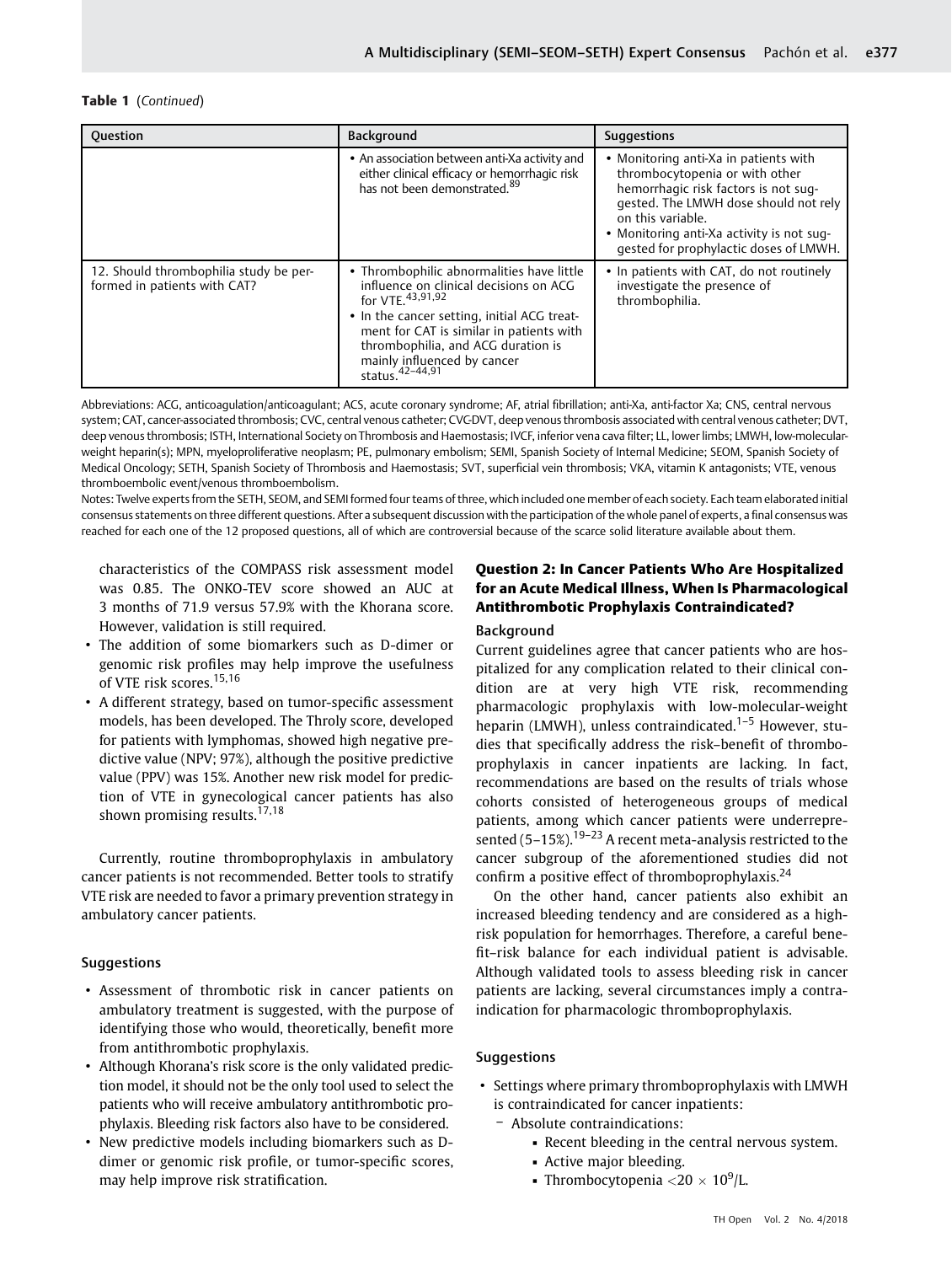- Relative contraindications:
	- Clinically relevant chronic bleeding, lasting for more than 48 hours.
	- Initial period of postneurosurgery (48–72 hours).
	- High bleeding risk–associated spinal or intracranial lesions (e.g., melanoma or kidney metastases).
	- High risk of falls.
	- Thrombocytopenia  $20 \times 10^9$  to  $50 \times 10^9$ /L.
	- Severe platelet dysfunction.
	- Underlying coagulopathy.
	- Lumbar puncture or spinal anesthesia (procedures should be delayed 12 hours after last prophylactic LMWH dose).
- When pharmacological thromboprophylaxis is contraindicated, alternative use of mechanical measures is suggested.
- Thromboprophylaxis with LMWH is not necessary in patients admitted to hospital for scheduled oncological treatment who are not immobilized.

# Question 3: Must the LMWH Dose Be Modified in Cancer Patients with Acute VTE Receiving Antiangiogenic Drugs?

### Background

Patients on anticoagulant therapy were explicitly excluded from most clinical studies with antiangiogenic drugs.<sup>25,26</sup> Furthermore, in those studies that allowed participation of anticoagulated patients, vitamin K antagonists (VKA) instead of LMWH (drug of choice for CAT treatment) were mostly used. Certain evidence arises from several clinical trials evaluating bevacizumab:

• Observational prospective or phase IV studies.

The BEAT<sup>27</sup> and the BRITE<sup>28</sup> studies provided comparative analyses on the incidence of severe bleeding (SB [grades 3– 5]) between anticoagulated and non-anticoagulated bevacizumab-treated patients. Both studies showed higher SB rates among anticoagulated patients (4.3 vs. 2.4% in BEAT and 6.0 vs. 2.2% in BRITE, respectively). In contrast, in the SAIL study the SB rate in patients under anticoagulant therapy was null, compared with  $4\%$  in the overall cohort.<sup>29</sup>

• Clinical trials allowing anticoagulant therapy.

In the pivotal trial, the proportion of patients who maintained the study treatment after suffering a VTE event and starting anticoagulant therapy was 6.5% in the bevacizumab arm and 3.4% in the placebo arm.<sup>26</sup> SB episodes were experienced by 3.8 and 6.7% of those patients, respectively.<sup>30</sup> On the contrary, in the AVADO study, the incidence of SB among anticoagulated bevacizumab-treated patients was 5% compared with 0% in anticoagulated placebo-treated patients, and 1.2% in the bevacizumab group that did not receive anticoagulants. $31$ 

• Systematic reviews.

Data from 3,201 patients were collected.<sup>32</sup> Patients were allowed to continue with the study medication after an acute VTE event if the following criteria were fulfilled: absence of active bleeding, maintenance of stable anticoagulation for at least 2 weeks, and, in two of the three studies, absence of major vessel invasion. The SB rates, obtained from 194 anticoagulated patients, were similar in those treated with either bevacizumab or placebo (4.1 vs. 4.2%, respectively).

• Meta-analysis.

Finally, a meta-analysis including 10 studies and 6,055 bevacizumab-treated patients found that 10.5% of those who suffered a VTE and started anticoagulant therapy did not discontinue the antiangiogenic treatment.<sup>33</sup> In this subgroup, the bleeding rate was 1.9% (SB in 0.2% of cases), versus 1.2% among patients who did not require anticoagulant treatment.

#### **Suggestions**

- In the absence of bleeding, a reduction of the LMWH dose to be administered to a patient developing an acute VTE event while on antiangiogenic treatment is not suggested. Special caution is required in patients with central nervous system involvement.
- Resumption of the antiangiogenic therapy, after starting anticoagulant therapy for an acute VTE event, should be delayed for a reasonable period of 2 weeks to check the absence of any bleeding complication before adding any further risk factor. In case of life-threatening VTE, resumption of the antiangiogenic therapy is not recommended.

# Question 4: In Patients with CAT Requiring Surgery or an Invasive Procedure, When Should the Placement of an Inferior Vena Cava Filter Be Considered?

#### Background

The evidence supporting the use of inferior vena cava filters (IVCFs) in cancer patients is scarce. While some studies suggested that IVCFs are safe and effective, others found an increased risk of recurrent deep venous thrombosis (DVT; indeed, the cancer-related hypercoagulability is not corrected by the IVCF), as well as no benefit regarding pulmonary embolism (PE) incidence or short-term mortality.<sup>34-40</sup> Nevertheless, most guidelines recommend the use of IVCF in cancer patients with proximal acute DVT or PE when anticoagulant therapy is contraindicated. $41-44$  Such is the case of major surgery or invasive procedures. Lumbar puncture, spinal anesthesia, or epidural catheter placement are considered as special procedures. $42$  The use of IVCF would be particularly useful within the first 2 to 4 weeks after the acute thrombotic event due to the high recurrence risk in that particular period.<sup>45</sup> The use of IVCF is not clearly supported in other scenarios. $45-47$  Furthermore, other potential adverse events associated with its use, such as placement or removal complications, migration, breakage, or thrombosis of the device, should be taken into account.<sup>41,44-47</sup>

Moreover, anticoagulation should be restarted, and the IVCF removed, once the contingency that led to its placement is resolved. The strategy of IVCF removal should be defined prior to filter insertion.<sup>41,43-46</sup>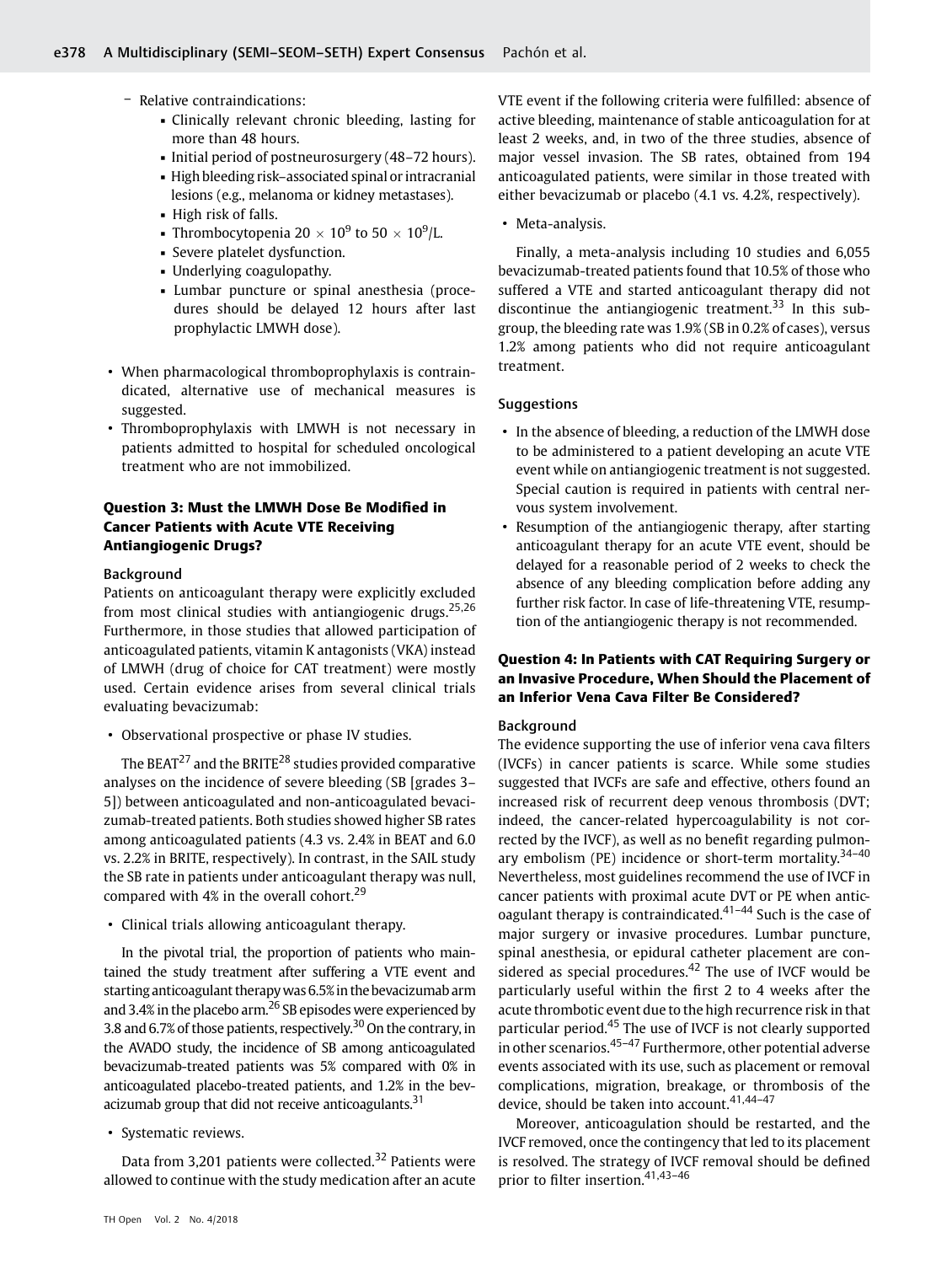#### **Suggestions**

- The use of a retrievable IVCF is suggested in cancer patients with acute proximal lower limb DVT or PE who require surgery or an invasive procedure that contraindicates anticoagulant therapy, particularly within the first 2 to 4 weeks after diagnosis. After 4 weeks from the diagnosis of the thrombotic episode, the placement of an IVCF is suggested in case of persistent proximal DVT (femoral or iliac veins).
- While the IVCF remains placed, the use of (at least) prophylactic LMWH, if not contraindicated by the bleeding risk, is suggested.
- Full anticoagulant therapy should be restarted and IVCF removed as soon as the cause leading to the placement of the filter is resolved.

# Question 5: In Patients with CAT Who Require Extended Anticoagulant Therapy beyond Six Months, What Is the Optimal Dose if LMWH Is Maintained?

#### Background

After completing 6 months of anticoagulant therapy for CAT, current clinical guidelines recommend to continue anticoagulation in case of active cancer and/or ongoing chemotherapy due to the high risk of recurrent VTE. However, since the observation period in available randomized trials comparing VKA and LMWH in this setting lasted 6 months, the drug/dose of choice for extended therapy is a matter of debate.<sup>44,48</sup>

Useful data are provided by a subgroup analysis of an observational study, $49$  and two single-arm prospective studies designed to evaluate LMWH safety over a 12-month period: the DALTECAN study,<sup>50</sup> in which dalteparin dose was reduced after the first month of treatment, and the TICAT study,  $51$  in which tinzaparin was used at full dose throughout the study.

Until stronger evidence becomes available, the dose of LMWH for extended therapy beyond 6 months should be tailored considering several issues: severity of VTE, cancer type and extension, ongoing anticancer therapies, bleeding risk, and patients' characteristics and preferences, which may change over time.<sup>52,53</sup> Indeed, intrinsic differences in the dosing of the various LMWH must be taken into account (as mentioned earlier, the standard therapeutic dose of dalteparin after the first month of treatment is 150 IU/Kg instead of 200 IU/Kg, while for the other molecules the full dose ismaintained during the 6-month anticoagulation period).

Other options for extended therapy are VKA (although maintaining therapeutic INR ranges may be difficult in cancer patients under active antineoplastic therapy) and direct oral anticoagulants (DOACs). Very recently, two randomized clinical trials in patients with CAT have compared the efficacy and safety of edoxaban and rivaroxaban, direct factor Xa inhibitors, versus dalteparin using the CLOT trial scheme (200 UI/kg/day the first month, 150 UI/kg/day afterward)<sup>54–56</sup> for a minimum observation period of 6 months. In the Hokusai-VTE cancer study, no significant differences were observed in the rate of the primary composite endpoint (recurrent VTE and/or major bleeding), albeit patients in the edoxaban arm had a lower rate of VTE recurrence and a higher rate of major bleeding, especially gastrointestinal bleeding.<sup>54</sup> Similarly, the 6-month cumulative VTE recurrence rate was higher with dalteparin compared with rivaroxaban, although major bleeding was increased in the rivaroxaban arm.<sup>56</sup> The results of other ongoing studies may confirm a role of DOACs as an alternative for CAT extended therapy. However, current restraints by health authorities limit its use in patients with VTE in Spain and other countries, making LMWH the drug of choice for extended treatment of CAT.

#### **Suggestions**

• When LMWH treatment for CAT is to be prolonged beyond 6 months, the characteristics of each individual patient, of the underlying malignancy and its treatment and of the index VTE, should be considered to decide the optimal dose. ►Table 2 summarizes useful criteria to guide decisions.

# Question 6: Should Anticoagulant Treatment Be Prolonged Beyond 3–6 Months in Cancer Patients with Catheter-Related DVT (CVC-DVT), When the Central Venous Line Is Maintained? Is LMWH Prophylaxis Indicated in Patients with previous CVC-DVT if a New CVC Is Needed?

#### Background

Some guidelines have addressed the initial management of central venous catheter (CVC)-DVT in cancer patients, although the strength of the evidence is limited. $43,44,57-59$ In fact, the use of LMWH in this setting relies on general clinical trials of CAT. In general, anticoagulation for a minimum period of 3 months is recommended, even if the CVC is removed earlier. However, the CVC can be kept in place as long as it is functional, not infected, and DVT-related symptoms improve adequately.

In certain sense, if the CVC is maintained (or a new CVC is placed) beyond the first 3 to 6 months of anticoagulation for a CVC-DVT episode, the scenario could be comparable to a provoked VTE with a persistent risk factor. Therefore, the risk of recurrent thrombosis without anticoagulant treatment would be relatively high. In a study from the RIETE registry, the incidence of recurrent thrombosis after discontinuation of anticoagulant therapy in patients with CVC-DVT was 3.4 events/100 patient-years, but the proportion of patients in whom the central line remained inserted was not specified. $60$  Another retrospective study suggested that after 3 months of LMWH, anticoagulation can safely be discontinued in patients with CVC-DVTwhen cancer is in remission and catheter is removed. $61$  Two late recurrent VTE events (lower limb DVT) were observed in 16 patients in whom the central line was kept and continued anticoagulation beyond 3 months. In both cases, the patients were receiving only prophylactic doses of LMWH. No recurrent upper extremity DVT was observed in this group. Given the low number of patients and events, no definite conclusions regarding the optimal dose of LMWH for secondary prevention in this scenario can be derived.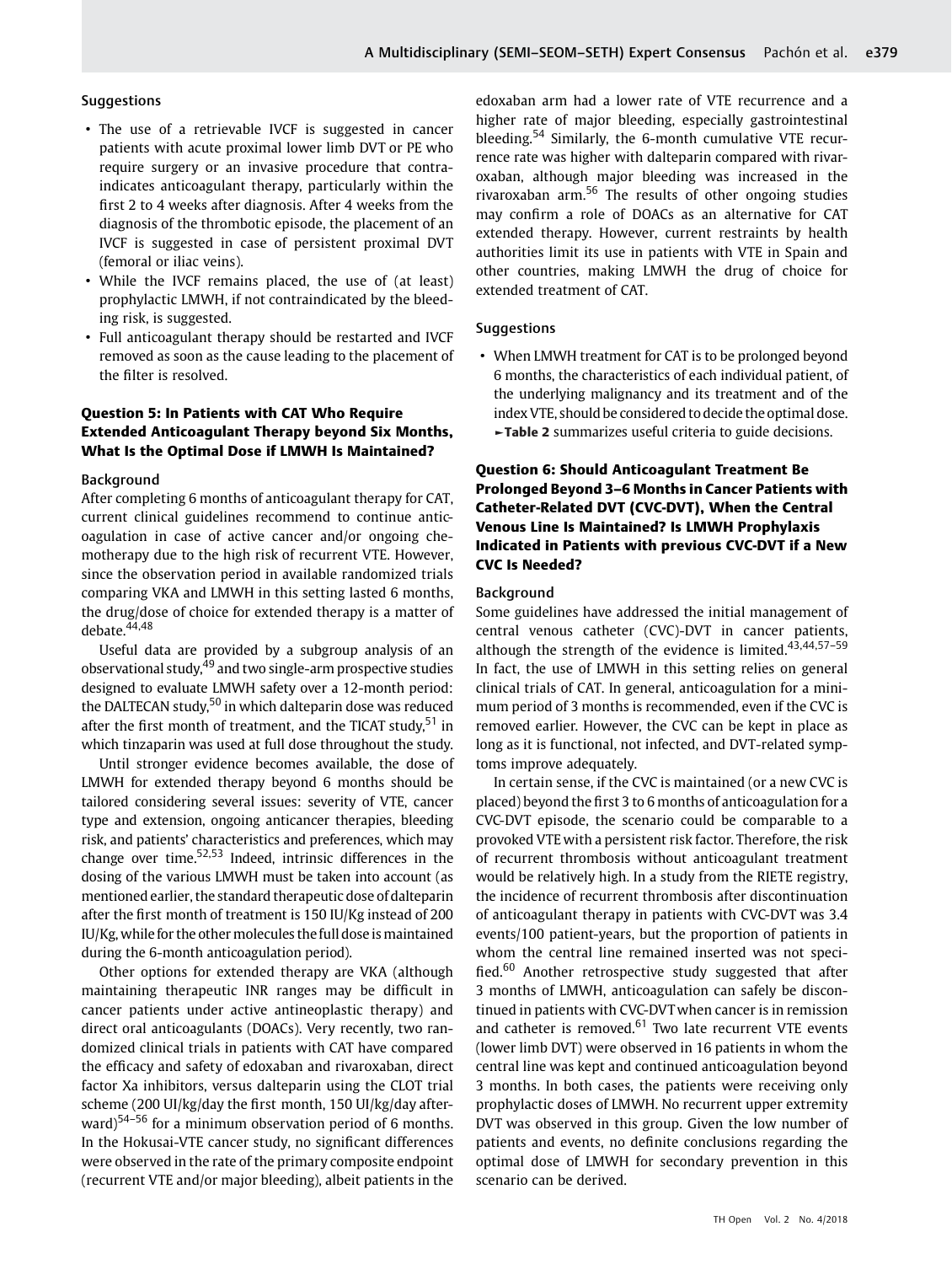|                            | Full-dose LMWH <sup>a</sup>                                                                                                 | Intermediate or prophylactic<br><b>IMWH dose</b>                                                                                                                                              | LMWH dose increased 25%                        |
|----------------------------|-----------------------------------------------------------------------------------------------------------------------------|-----------------------------------------------------------------------------------------------------------------------------------------------------------------------------------------------|------------------------------------------------|
| VTE event                  | • Life-threatening<br>symptomatic PE                                                                                        | • Incidental PE<br>• Isolated lower limb DVT<br>• Catheter-associated thrombosis                                                                                                              | • VTE recurrence in spite of<br>full-dose LMWH |
| Patient<br>characteristics | • Obesity<br>• Immobilization<br>• Thrombophilia<br>• Venous insufficiency,<br>varicose veins, postthrombotic<br>syndrome   | • Renal impairment<br>• Thrombocytopenia                                                                                                                                                      |                                                |
| Neoplasm                   | • Metastatic disease<br>• Tumor vessel compression<br>• High thrombotic risk cancer:<br>lung, pancreas,<br>gastroesophageal | • Cancers with lower<br>thrombotic risk:<br>breast, prostate                                                                                                                                  |                                                |
| Cancer treatment           | • Chemotherapy<br>• Erythropoietin<br>• Hormone therapy                                                                     | • Immunotherapy<br>• Targeted therapies                                                                                                                                                       |                                                |
| Bleeding risk              | Low:<br>• No bleeding history                                                                                               | High:<br>• Previous tumor bleeding<br>• Previous bleeding history due<br>to any other cause<br>• Treatment with<br>antiangiogenic drugs<br>• Concomitant treatment with<br>antiplatelet drugs |                                                |

|  |  | Table 2 Criteria to decide LMWH dose when anticoagulant treatment for CAT is prolonged bevond the first 6 mo |  |  |
|--|--|--------------------------------------------------------------------------------------------------------------|--|--|
|  |  |                                                                                                              |  |  |

Abbreviations: CAT, cancer-associated thrombosis; DVT, deep venous thrombosis; LMWH, low-molecular-weight heparin; PE, pulmonary embolism; SVT, superficial vein thrombosis; VTE, venous thromboembolism.

<sup>a</sup>For dalteparin, full doses after the first month of treatment, according to DALTECAN and CLOT studies, is 150 IU/kg/24 hours.<sup>47,52</sup>

#### Suggestions

- When the CVC is maintained after having completed 3 to 6 months of LMWH treatment due to a CVC-DVT event in a cancer patient, prolongation of LMWH therapy using intermediate or prophylactic doses is suggested. Treatment should be continued until CVC removal, as long as patient's bleeding risk is not high.
- In cancer patients with previous CVC-DVT history who require a new CVC, LMWH prophylaxis for at least 30 days after placement is suggested. Prophylaxis for a longer period, as long as the CVC remains inserted, may be considered, although patient's bleeding risk and preferences should also be valued.

# Question 7: How Should CAT Be Treated in Patients with Primary or Secondary Central Nervous System Involvement?

#### **Background**

Anticoagulation is effective, and usually well tolerated, in patients with gliomas<sup>62</sup> or cerebral metastases.<sup>63</sup> Nevertheless, some data may favor treatment modifications under certain circumstances:

• A retrospective study analyzed the outcomes of 364 patients with CAT, half of them with primary or metastatic brain tumors, for a median time of 6 months.<sup>64</sup> There were no differences between groups in the incidence of VTE recurrence (11.0 vs. 13.5 cases per 100 patients-year,  $p = 0.26$ ) or major bleeding (8.9 vs. 6.0 cases per 100 patients-year,  $p = 0.80$ ).

- Another retrospective study included 293 patients with cerebral metastases, 104 of who received therapeutic doses of enoxaparin due to acute VTE.<sup>63</sup> There were no differences in the 1-year incidence of cerebral hemorrhage compared with non-anticoagulated patients (total bleeding: 44 vs. 37%, respectively,  $p = 0.13$ ). The risk of intracranial hemorrhage was fourfold higher for melanoma or kidney cancer when compared with lung cancer, although the increased risk was not associated with enoxaparin use.
- A meta-analysis with 1,480 patients with central nervous system (CNS) malignancies compared the risk of intracranial hemorrhage between those who received anticoagulant therapy with LMWH or warfarin, and those who were not treated with anticoagulant drugs.<sup>65</sup> The odds ratio (OR) of intracranial hemorrhage in anticoagulated patients was 2.13 (95% confidence interval [CI]: 1.0–4.56). The risk was not increased in patients with CNS metastases (OR: 1.07, 95% CI: 0.61–1.88), in contrast to those with cerebral glioma (OR: 3.75, 95% CI: 1.42–9.95). However, the higher incidence of intracranial bleeding did not seem to be associated with LMWH use (OR: 0.75, 95% CI: 0.24–2.33).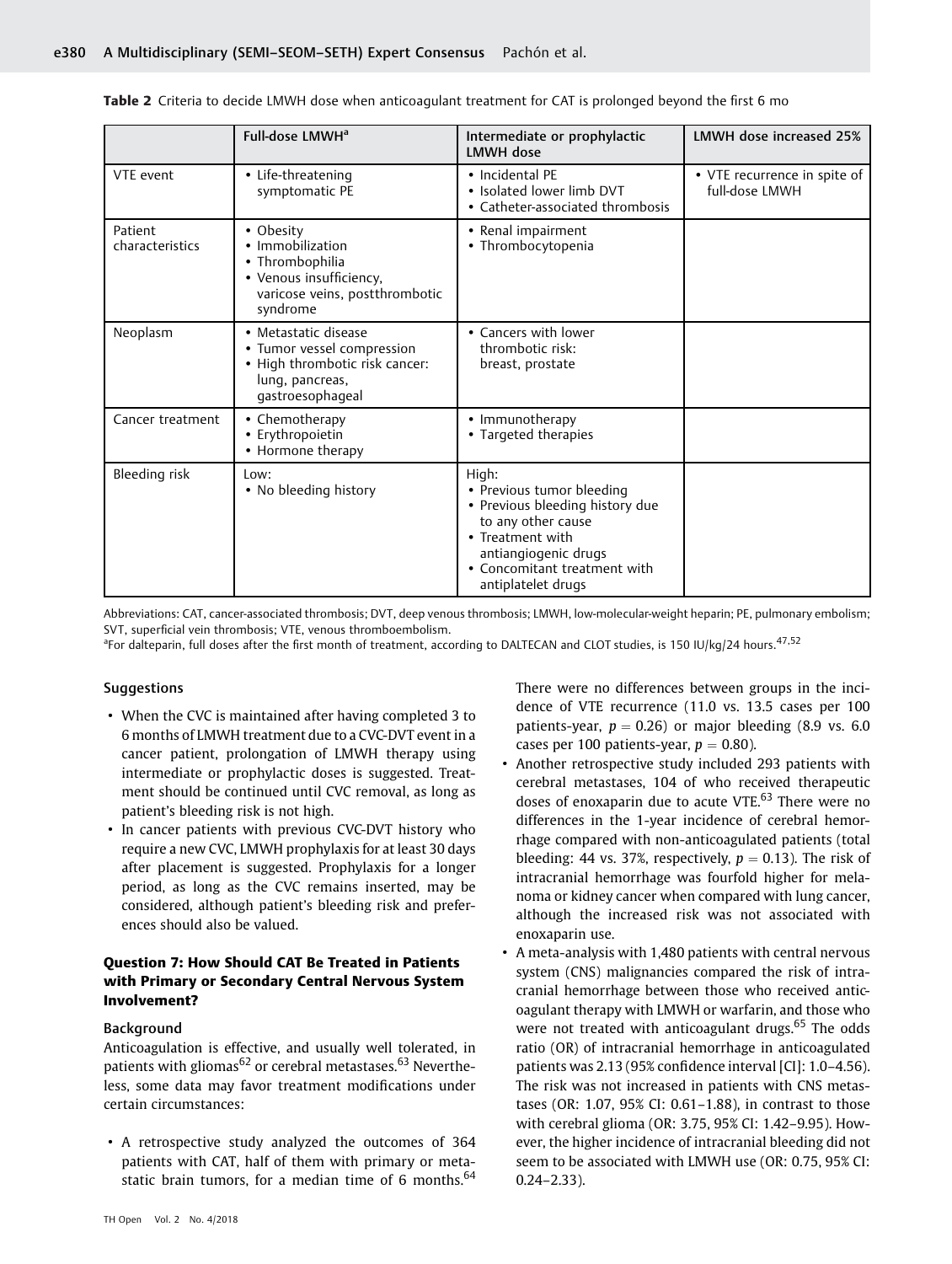• Finally, since brainstem hemorrhages are particularly serious, any condition involving such area should be managed cautiously.

#### **Suggestions**

- In general, in the absence of other contraindications, in patients with primary or secondary neoplastic involvement of CNS, standard treatment of CAT with full-dose LMWH according to guidelines is suggested. However, the following exceptions may be considered:
	- In patients with secondary CNS involvement from melanoma or kidney cancer, and especially when the VTE event is not severe, a 25 to 50% reduction of the LMWH dose could be considered.
	- In cases of glioma in the brainstem, a 25 to 50% reduction in LMWH dose is suggested. If disease control with local treatment is achieved, a subsequent LMWH dose increase may be weighed.

# Question 8: Should Incidental Splanchnic Venous Thrombosis Be Treated?

### Background

The most relevant information comes from a recent international registry promoted by the ISTH, although the study was not limited to cancer patients.<sup>66,67</sup> A total of 604 splanchnic venous thromboses (VTs), 177 (30%) of them incidental, were consecutively included. Sixty-two of 177 (35%) incidental splanchnic VTs were associated with nonhematologic cancer. In thislatter group, onemajor bleeding event (1.2 cases per 100 patients-year) and seven thrombotic recurrences (8.1 cases per 100 patients-year) were observed during follow-up.<sup>67</sup> However, additional analyses may be useful for the decisionmaking process:

- The probability of being administered anticoagulant treatment was lower in both, patients with cancer and patients with incidental thrombosis.<sup>67</sup>
- Treatments given to patients with incidental splanchnic VT were markedly heterogeneous regarding drug and duration. Patterns ranged from 6 months with parenteral anticoagulants, especially LMWH, to 24 months with oral VKA.<sup>67</sup>
- Patients with thrombocytopenia (platelet count  $\leq$ 100  $\times$  10<sup>9</sup>/L) were less prone to receive anticoagulant treatment, and showed the highest rate of major bleeding.<sup>67</sup> A thrombotic recurrent event was more frequently seen in male patients with incidental thrombosis and shorter duration of the anticoagulant therapy.<sup>66</sup>
- Regardless of cancer, the rate of recurrences during anticoagulant treatment was similar in patients with symptomatic or incidental splanchnic VT.<sup>67</sup>
- While on anticoagulant treatment, in patients with incidentally diagnosed splanchnic VT, the rate of major bleeding did not exceed that of recurrent thrombosis, although specific results in cancer patients are unknown.<sup>67</sup>

In another recent study from the RIETE group including 521 patients with splanchnic VT, 309 (59%) incidental, most of them received anticoagulant therapy.<sup>68</sup> Compared with patients with symptomatic splanchnic VT, those with incidental splanchnic VT had a nonsignificantly higher risk of symptomatic VTE recurrence (hazard ratio [HR]: 2.04; 95% CI: 0.71–5.88) and a similar risk of major bleeding (HR: 1.12; 95% CI: 0.47–2.63). Active cancer was associated with an increased risk of recurrence (HR: 3.06; 95% CI: 1.14–8.17).

Although the quality of the evidence is low, international guidelines suggest that in cancer patients with incidental splanchnic VT, anticoagulant treatment should be considered in a case-by-case basis, taking into account clinical data suggestive of chronic thrombus, such as collateral circulation or portal cavernomatosis.42,58 No recommendation about the need of an upper gastrointestinal endoscopy to look for esophageal varices that could be treated before starting anticoagulant therapy is made. There are no specific recommendations according to the splanchnic vein involved either. Nevertheless, anticoagulant therapy seems more warranted in patients with portal thrombosis candidates for liver transplantation, or in those with superior mesenteric vein thrombosis involving a large intestinal surface area.

#### **Suggestions**

- Unless contraindicated, in cancer patients diagnosed with incidental splanchnic VT, starting anticoagulant treatment is suggested.
- Treatment should be individualized in cases with clinical data suggesting chronic thrombosis, as well as in cases of isolated thrombosis of an intrahepatic portal segmental branch.
- Anticoagulant treatment should be maintained for at least 3 months.

# Question 9: In Cancer Patients with Acute VTE, What Platelet Count Threshold Would Imply Modifications in the LMWH Dose? Can Platelet Transfusions Avoid LMWH Dose Reductions?

#### **Background**

Full-dose anticoagulation with platelet counts higher than  $50 \times 10^9$ /L is universally accepted, also in the context of CAT. However, management with lower counts is controversial. Both, the ISTH in 2013 and the 2015 Canadian Consensus Guidelines recommended the following $41,69$ :

- For VTE diagnosed more than 30 days ago, anticoagulant dose should be reduced in case of platelet counts lower than  $50 \times 10^9$ /L.
- In the acute phase of VTE (i.e., the first 30 days since onset), transfuse platelets to reach counts higher than  $50 \times 10^9$ /L, and anticoagulation should be kept at full therapeutic doses. This recommendation is based on the higher risk of recurrence during the first month after VTE diagnosis.

However, there are some concerns regarding this last recommendation $70,71$ :

• First, sustaining an intensive platelet transfusion program to reach and maintain the threshold of  $50 \times 10^9$ /L is not easy and in many cases results unsuccessful.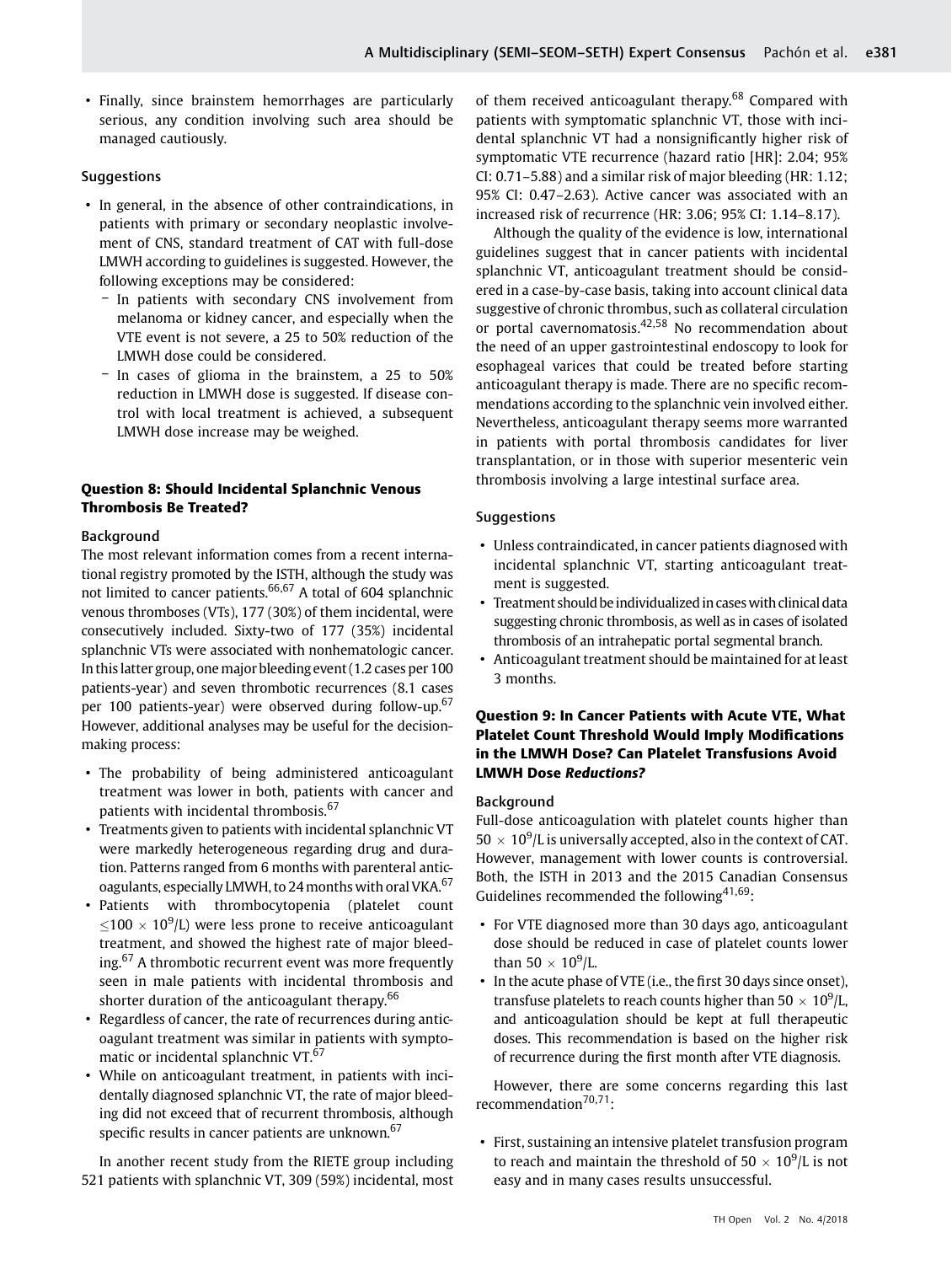• Second, transfusion may imply some safety concerns. In fact, an observational study showed that platelet transfusion aimed to reach counts greater than  $50 \times 10^9$ /L to maintain anticoagulation, was not only unable to reduce the hemorrhagic risk but was associated with frequent transfusion-related adverse effects.<sup>72</sup>

By contrast, some studies assessed other alternatives:

- A recent observational study performed at the Memorial Sloan Kettering Cancer Center validated a dynamic strategy of enoxaparin dose reduction with the purpose of avoiding platelet transfusion. Such practice could be implemented at any VTE period, even in the first month.<sup>73</sup> In this study, therapeutic doses of enoxaparin were administered in case of platelet counts greater than 50  $\,\times\,$  10 $^{9}$ /L, while half-dose was used with platelet counts between 25 and  $50 \times 10^9$ /L. Anticoagulant treatment was withheld if counts were less than 25  $\times$  10<sup>9</sup>/L. An IVCF was placed in 21 out of the 99 patients who participated in the study.
- Likewise, an intermediate strategy has also been proposed, which encourages platelet transfusion albeit with a lower threshold,  $20 \times 10^9/\text{L}^{71}$

In the very recent update of the ISTH guidelines, the experts suggest a dose modification strategy using 50% or prophylactic-dose LMWH for patients with platelet count of 25 to 50  $\times$  10 $^{9}$ /L and acute CAT with lower risk of thrombus progression (i.e., distal DVT, incidental subsegmental PE, or CVC-DVT). In case of higher risk of thrombus progression, platelet transfusion to maintain a platelet count over 40 to  $50 \times 10^9$ /L and use of full-dose LMWH are recommended.<sup>74</sup>

Finally, in a novel study from the RIETE registry (R. Lecumberri, MD, PhD, May 2018, unpublished data), the use of lower doses of LMWH in patients with acute CAT and severe thrombocytopenia seemed to be effective and safe, leading to low early rates of major bleeding and recurrent VTE, very close to those observed in cancer patients with normal platelet counts, although cancer-related mortality was significantly increased.

# Suggestions

- In case of mild thrombocytopenia (platelet counts  $\geq$ 50  $\times$  10<sup>9</sup>/L), keeping anticoagulant treatment at full therapeutic doses is suggested.
- In case of thrombocytopenia with counts lower than  $50 \times 10^9$ /L but higher than 20  $\times$   $10^9$ /L, a 50% reduction in the LMWH dose is suggested.
- In case of thrombocytopenia with counts equal or lower than 20  $\times$  10<sup>9</sup>/L:
	- If VTE was diagnosed more than 30 days ago, temporary interruption of anticoagulant treatment is suggested.
	- If VTE diagnosis was less than 30 days ago (acute VTE), platelet transfusion aimed to keep counts above  $20 \times 10^9$ /L, and anticoagulation using intermediate LMWH doses, is suggested.
- In the acute phase of VTE, placement of an IVCF can be considered in case of platelet counts equal or lower than  $20 \times 10^9$ /L or in patients with low cardiopulmonary

reserve and counts ranging between 20 and  $50 \times 10^9$ /L, especially if thrombocytopenia is anticipated to continue for more than 5 to 7 days.

# Question 10: In Patients with CAT Requiring Anticoagulant Treatment and Who Were under Antiplatelet Therapy, When Should the Latter Be Maintained?

#### Background

Evidence on the need of maintaining or stopping antiplatelet therapy in patients with CAT is lacking. However, some data from atrial fibrillation (AF) and coronary artery disease patients may be useful:

- The use of VKA to treat a VTE event in patients with cancer is associated with a 3- to 6-fold higher hemorrhagic risk than that observed in patients without cancer.<sup>75</sup>
- Many randomized clinical trials have shown that LMWH is safe and effective in acute coronary syndrome (ACS) without ST elevation.<sup>76</sup>
- In AF patients who have stable coronary disease and for whom anticoagulation is indicated, oral anticoagulation therapy (mainly VKA) protects against ischemic stroke and coronary events.<sup>77</sup>
- In AF patients who have stable coronary disease, the combination of VKA and acetylsalicylic acid (ASA), compared with VKA alone, does not reduce the risk of stroke or acute myocardial infarction but increases the risk of severe bleeding by 1.5- to 2-fold.<sup>78</sup>
- Adding clopidogrel to the combination of warfarin and ASA in patients who have suffered an ACS markedly increases the rate of severe hemorrhage (4.6% at 30 days and 10.3% at 6–12 months).<sup>79</sup>
- In patients treated for an ACS and in those who have undergone the placement of a coronary stent, the triple therapy consisting of oral anticoagulation, clopidogrel, and aspirin seems to be justified during a limited period.<sup>80</sup> In patients with high bleeding risk, the triple therapy might be limited to the first month after the ACS, and be followed by double therapy (VKA together with ASA or clopidogrel) for up to 1 year.

On the other hand, in the field of myeloproliferative neoplasms, both arterial and venous thrombotic complications are frequent. ASA is frequently used as primary prophylaxis or as secondary prophylaxis after an arterial event. In spite of the benefit of aspirin in reducing thrombotic complications, this benefit is probably overweighed by the increase of bleeding risk due to the association of ASA plus anticoagulation in comparison to anticoagulants alone. $81-83$ 

#### **Suggestions**

• Since anticoagulation at therapeutic doses is effective to prevent coronary disease progression, and the addition of antiplatelet drugs increases the hemorrhagic risk, the indication of combined antiplatelet plus anticoagulant treatment for CAT should be limited to exceptional situations involving a very high risk of coronary event.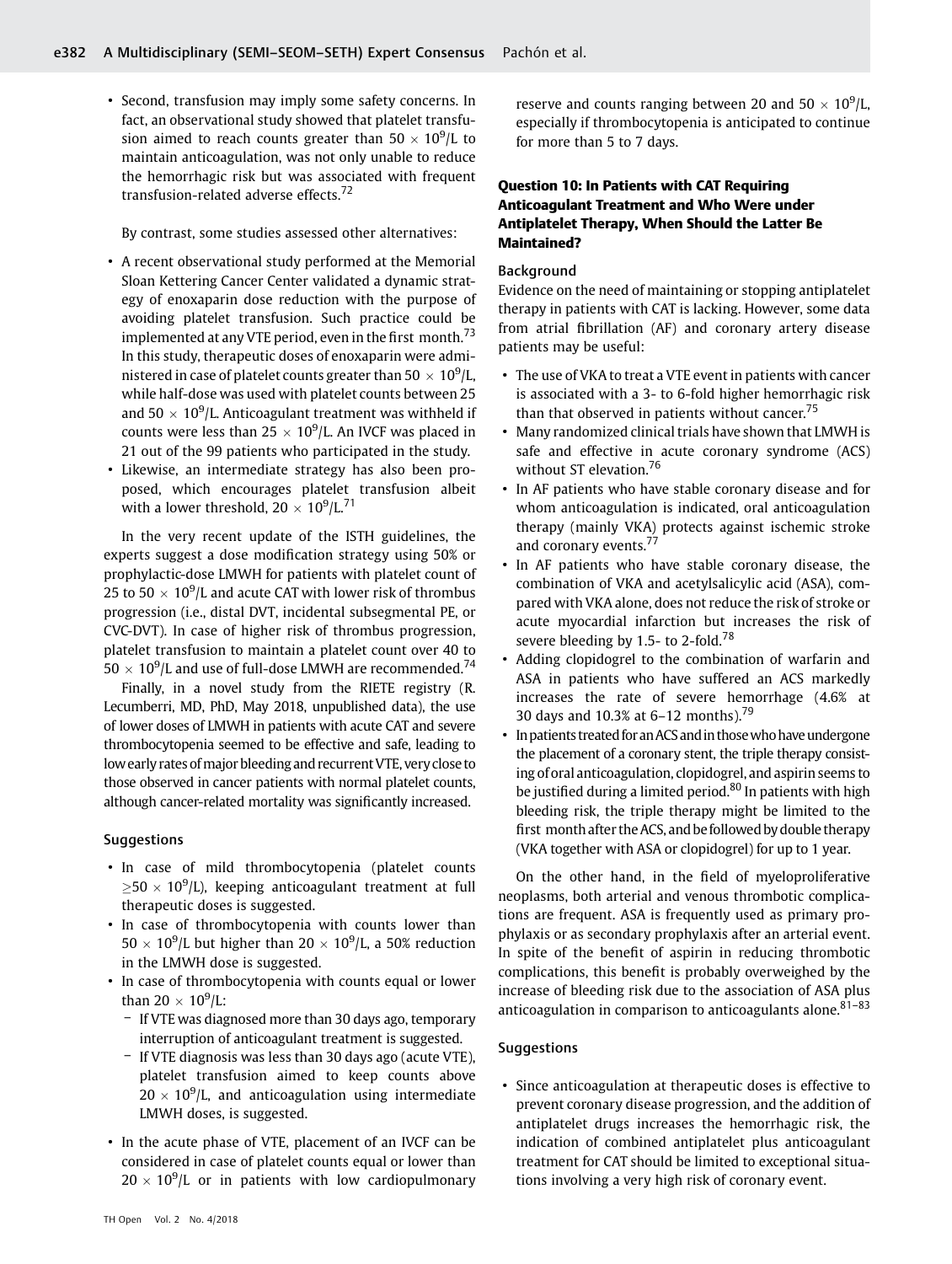- Maintenance of antiplatelet therapy in patients who are going to start anticoagulant therapy for CAT is justified in case of recent  $(<1$  year) ACS event or placement of a coronary stent.
- In patients with CAT carrying stents in other vascular beds, maintenance of antiplatelet treatment while on anticoagulant therapy should be decided in a case-by-case basis.

# Question 11: In Cancer Patients Treated with LMWH, When Should Anti-factor Xa Activity Be Monitored?

# Background

In the pivotal studies comparing LMWH versus VKA in CAT, body weight-adjusted LMWH doses were used.<sup>55,84,85</sup> Data from those studies ruled out a significant LMWH accumulation over time, since anti-factor Xa activity (anti-Xa) remained stable.<sup>86</sup> Therefore, in spite of the higher risk of recurrence and bleeding in cancer patients, there is no evidence to support routine monitoring of anti-Xa activity to adjust LMWH dose.

- However, patients with severe renal failure (creatinine clearance <30mL/min) were excluded from those clinical trials. Clinical practice guidelines suggest monitoring anti-Xa activity when using therapeutic doses of LMWH in patients with severe renal impairment, and also consider initial dose reduction when using enoxaparin or bemiparin.<sup>87</sup>
- Due to variations in drug distribution, the suitability of monitoring anti-Xa activity in patients with extreme body weight and pregnant women has also been suggested.<sup>87</sup>
- Additionally, monitoring anti-Xa activity in high bleeding risk scenarios, for instance, patients with thrombocytopenia, has also been proposed.<sup>88</sup> However, pharmacokinetics of LMWH would not be influenced under these conditions. The same applies to patients who have suffered a recurrent event in spite of treatment with LMWH. An empirical dose increase is recommended, although monitoring of anti-Xa activity might help in optimizing treatment.
- Importantly, the association between anti-Xa activity and either clinical efficacy or bleeding risk has not been undoubtedly demonstrated.<sup>89</sup> Therefore, in the earlier two mentioned scenarios, decisions on LMWH dose should not rely on anti-Xa assessment only.

Finally, the goals of anti-Xa activity for the different LMWH molecules have been retrospectively established. When LMWH is administered in a once-daily regimen, the goal of peak anti-Xa activity is generally around 1 IU/mL.

# **Suggestions**

- In patients with CAT, routine monitoring of anti-Xa activity is not required to adjust LMWH dose.
- Renal function should be assessed in patients receiving LMWH at therapeutic doses. If creatinine clearance is less than 30 mL/min, LMWH dose adjustment according to peak anti-Xa activity is suggested (sample withdrawn 4 hours after subcutaneous LMWH administration). Repeated monitoring over time is advisable.
- Monitoring anti-Xa activity in patients with extreme body weight (after several days of treatment) and in pregnant women (once per trimester) is suggested.
- Monitoring anti-Xa in patients with thrombocytopenia or with other hemorrhagic risk factors is not suggested. The LMWH dose should not rely on this variable.
- Monitoring anti-Xa activity is not suggested for prophylactic doses of LMWH.

# Question 12: Should Thrombophilia Study Be Performed in Patients with CAT?

# Background

Thrombophilia is mainly characterized by VTE at early ages (40–50 years), unprovoked events, or triggered by weak stimuli, recurrences, thrombosis at unusual sites, or strong family history of VTE.<sup>90</sup> The term "hereditary thrombophilia" usually includes deficiency of natural anticoagulants (antithrombin, protein C, protein S), factor V Leiden, and prothrombin G20210A mutation, while lupus anticoagulant or antiphospholipid antibodies are considered acquired thrombophilia. $90$  The following points summarize some reasoning that does not support the search for these abnormalities in the context of CAT, since the clinical usefulness and benefits of such practice are rather limited or nonexistent.

- VTE management is generally guided by the clinical features of the event. Thrombophilic abnormalities do not usually change clinical decisions, except for antiphospholipid syndrome and antithrombin deficiency, associated with high recurrence risk, which may favor indefinite anticoagulant treatment. In fact, the main clinical practice guidelines on VTE management do not consider that thrombophilic abnormalities are relevant for initial treatment or duration of therapy.43,91,92 Moreover, the selection of patients who would benefit from thrombophilia assessment is under discussion, although identification of thrombophilic abnormalities could influence decisions on anticoagulant treatment duration in patients with recurrent VTE or with strong family history.<sup>93-96</sup>
- Patients with cancer exhibit a higher VTE risk. Although a thrombophilic factor could further increase the risk, VTE management in cancer patients is not influenced by the existence of associated thrombophilia: initial recommended treatment is similar to that used in nonthrombophilic cancer patients with VTE, and duration of therapy is mainly influenced by persistence of cancer and/or active oncologic treatment.<sup>42-44,91</sup>

In sum, the existing literature does not provide evidence to justify, at first, a study of thrombophilia in patients with CAT, and guidelines do not recommend to perform it on a routine basis.

#### **Suggestions**

• The routine search for thrombophilia in patients with CAT is not recommended.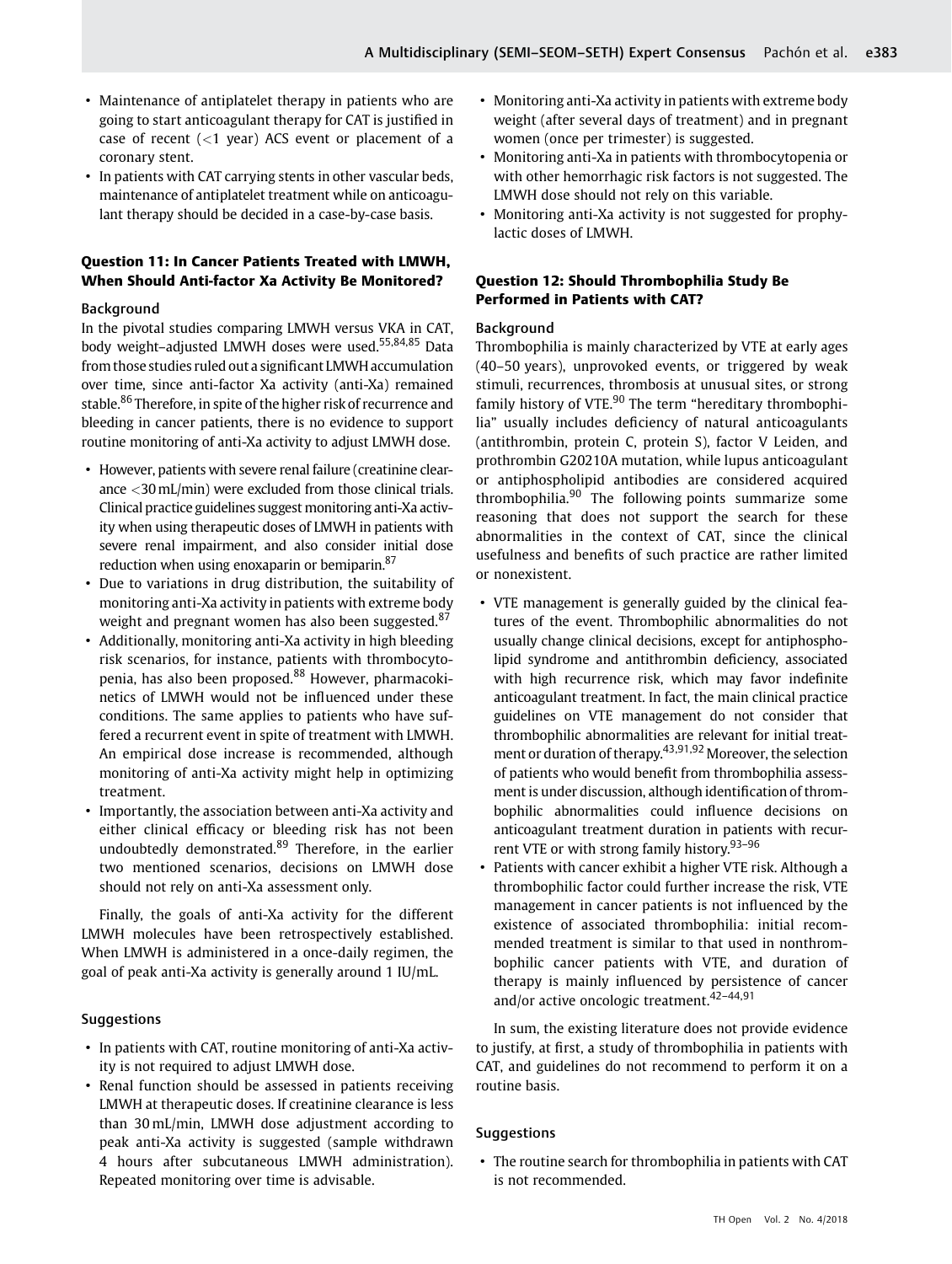# Conclusion

VTE is an important and potentially avoidable cause of morbimortality in cancer patients that influences prognosis and quality of life. The variety and complexity of clinical scenarios in this setting explains why many therapeutic decisions remain controversial. This consensus was the result of the interest shown by three scientific societies namely, SETH, SEOM, and SEMI—in CAT. The applied methodology allowed a multidisciplinary approach to each question, as well as validation of the final statements by a solid critical mass, which is particularly important in the absence of strong scientific evidence. The suggestions presented herein may constitute the bases for clinical decisions in specific complex circumstances, until these can be made leaning on reliable scientific evidence.

#### Funding

This work has been performed with an unrestricted grant from Aspen, Leo-Pharma, Laboratorios Farmacéuticos Rovi, and Sanofi.

#### Conflicts of Interest

V.P. Advisory board: Daiichi-Sankyo.

E.G. Speaker honoraria: Rovi and Leo Pharma; advisory board: Sanofi, Leo Pharma, and Daiichi-Sankyo.

A.M. Speaker honoraria: Rovi; advisory board: Sanofi, Leo Pharma, and Daiichi-Sankyo.

R.L. Speaker honoraria: Rovi and Boehringer-Ingelheim; advisory board: Sanofi, Leo Pharma, and BMS. Research grant: Rovi.

All other authors declare no relevant conflict of interest associated with this work.

#### Acknowledgment

The authors thank Dr. Ramón Montes Díaz for medical writing support.

#### References

- 1 Lyman GH, Khorana AA, Kuderer NM, et al; American Society of Clinical Oncology Clinical Practice. Venous thromboembolism prophylaxis and treatment in patients with cancer: American Society of Clinical Oncology clinical practice guideline update. J Clin Oncol 2013;31(17):2189–2204
- 2 Guyatt GH, Akl EA, Crowther M, Gutterman DD, Schuünemann HJ; American College of Chest Physicians Antithrombotic Therapy and Prevention of Thrombosis Panel. Executive summary: antithrombotic therapy and prevention of thrombosis, 9th ed: American College of Chest Physicians Evidence-Based Clinical Practice Guidelines. Chest 2012;141(2, Suppl):7S–47S
- 3 Mandalà M, Falanga A, Roila F; ESMO Guidelines Working Group. Management of venous thromboembolism (VTE) in cancer patients: ESMO Clinical Practice Guidelines. Ann Oncol 2011;22 (Suppl 6):vi85–vi92
- 4 Farge D, Debourdeau P, Beckers M, et al. International clinical practice guidelines for the treatment and prophylaxis of venous thromboembolism in patients with cancer. J Thromb Haemost 2013;11(01):56–70
- 5 Muñoz AJ, Viñolas N, Cubedo R, Isla D. SEOM guidelines on thrombosis in cancer patients. Clin Transl Oncol 2011;13(08): 592–596
- 6 Jimenez-Fonseca P, Carmona-Bayonas A, Calderon C, et al. FOTRO-CAN Delphi consensus statement regarding the prevention and treatment of cancer-associated thrombosis in areas of uncertainty and low quality of evidence. Clin Transl Oncol 2017;19 (08):997–1009
- 7 Khorana AA, Kuderer NM, Culakova E, Lyman GH, Francis CW. Development and validation of a predictive model for chemotherapy-associated thrombosis. Blood 2008;111(10):4902–4907
- 8 Mansfield AS, Tafur AJ, Wang CE, Kourelis TV, Wysokinska EM, Yang P. Predictors of active cancer thromboembolic outcomes: validation of the Khorana score among patients with lung cancer. J Thromb Haemost 2016;14(09):1773–1778
- 9 Chaudhury A, Balakrishnan A, Thai C, et al. Validation of the Khorana score in a large cohort of cancer patients with venous thromboembolism. Blood 2016;128:879
- 10 Srikanthan A, Tran B, Beausoleil M, et al. Large retroperitoneal lymphadenopathy as a predictor of venous thromboembolism in patients with disseminated germ cell tumors treated with chemotherapy. J Clin Oncol 2015;33(06):582–587
- 11 Muñoz Martín AJ, Ortega I, Font C, et al. Multivariable clinicalgenetic risk model for predicting venous thromboembolic events in patients with cancer. Br J Cancer 2018;118(08):1056–1061
- 12 Van Es N, Di Nisio M, Cesarman G, et al. Comparison of risk prediction scores for cancer-associated venous thromboembolism: a prospective cohort study. Haematologica 2017;102(09): 1494–1501
- 13 Gerotziafas GT, Taher A, Abdel-Razeq H, et al; COMPASS–CAT Working Group. A predictive score for thrombosis associated with breast, colorectal, lung, or ovarian cancer: the prospective COM-PASS-Cancer-Associated Thrombosis Study. Oncologist 2017;22 (10):1222–1231
- 14 Cella CA, Di Minno G, Carlomagno C, et al. Preventing venous thromboembolism in ambulatory cancer patients: the ONKOTEV Study. Oncologist 2017;22(05):601–608
- 15 Pabinger I, van Es N, Heinze G, et al. A clinical prediction model for cancer-associated venous thromboembolism: a development and validation study in two independent prospective cohorts. Lancet Haematol 2018;5(07):e289–e298
- 16 Soria JM, López S. [The genetics of thrombosis in cancer]. Med Clin (Barc) 2015;144(Suppl 1):26–30
- 17 Antic D, Biljana M, Milic N, et al. Internal and external validation of THROLY (thrombosis lymphoma) score. Thromb Res 2018;164 (suppl 1):S187
- 18 Norris LA, Abu Saadeh F, Ward M, et al. Development and validation of a risk model for prediction of venous thromboembolism in gynaecological cancer patients. Thromb Res 2018;164 (suppl 1):S183–S184
- 19 Harenberg J, Roebruck P, Heene DL; The Heparin Study in Internal Medicine Group. Subcutaneous low-molecular-weight heparin versus standard heparin and the prevention of thromboembolism in medical inpatients. Haemostasis 1996;26(03):127–139
- 20 Lechler E, Schramm W, Flosbach CW; The Prime Study Group. The venous thrombotic risk in non-surgical patients: epidemiological data and efficacy/safety profile of a low-molecular-weight heparin (enoxaparin). Haemostasis 1996;26(Suppl 2):49–56
- 21 Samama MM, Cohen AT, Darmon JY, et al; Prophylaxis in Medical Patients with Enoxaparin Study Group. A comparison of enoxaparin with placebo for the prevention of venous thromboembolism in acutely ill medical patients. N Engl J Med 1999;341(11):793–800
- 22 Leizorovicz A, Cohen AT, Turpie AG, Olsson CG, Vaitkus PT, Goldhaber SZ; PREVENT Medical Thromboprophylaxis Study Group. Randomized, placebo-controlled trial of dalteparin for the prevention of venous thromboembolism in acutely ill medical patients. Circulation 2004;110(07):874–879
- 23 Cohen AT, Davidson BL, Gallus AS, et al; ARTEMIS Investigators. Efficacy and safety of fondaparinux for the prevention of venous thromboembolism in older acute medical patients: randomised placebo controlled trial. BMJ 2006;332(7537):325–329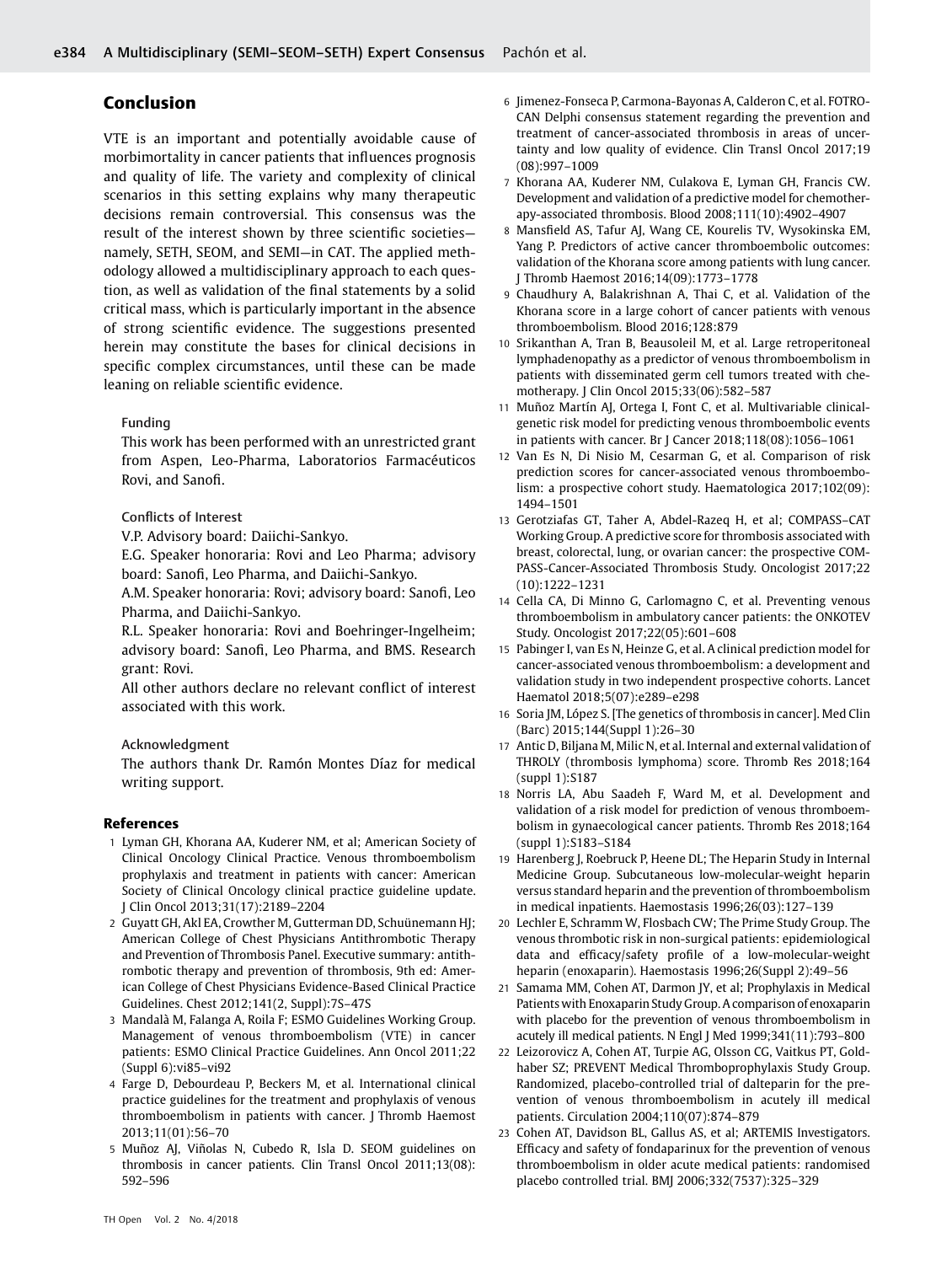- 24 Carrier M, Khorana AA, Moretto P, Le Gal G, Karp R, Zwicker JI. Lack of evidence to support thromboprophylaxis in hospitalized medical patients with cancer. Am J Med 2014;127(01):82–6.e1
- 25 Giantonio BJ, Catalano PJ, Meropol NJ, et al; Eastern Cooperative Oncology Group Study E3200. Bevacizumab in combination with oxaliplatin, fluorouracil, and leucovorin (FOLFOX4) for previously treated metastatic colorectal cancer: results from the Eastern Cooperative Oncology Group Study E3200. J Clin Oncol 2007;25 (12):1539–1544
- 26 Hurwitz H, Fehrenbacher L, Novotny W, et al. Bevacizumab plus irinotecan, fluorouracil, and leucovorin for metastatic colorectal cancer. N Engl J Med 2004;350(23):2335–2342
- 27 Van Cutsem E, Rivera F, Berry S, et al; First BEAT Investigators. Safety and efficacy of first-line bevacizumab with FOLFOX, XELOX, FOLFIRI and fluoropyrimidines in metastatic colorectal cancer: the BEAT study. Ann Oncol 2009;20(11):1842–1847
- 28 Flynn PJ, Sugrue MM, Purdie DM, et al. Serious bleeding events are uncommon in patients with metastatic colorectal cancer receiving bevacizumab as part of a first-line regimen: results from the BRiTE Observational Cohort Study. J Clin Oncol 2008;26(Suppl 15):4104
- 29 Griesinger F, Laskin JJ, Pavlakis N. Safety of first-line bevacizumabbased therapy with concomitant cardiovascular or anticoagulation medication in advanced or recurrent non-squamous nonsmall cell lung cancer (NSCLC) in MO19390 (SAiL). J Clin Oncol 2008;26(Suppl 15):8049
- 30 Hambleton J, Novotny WF, Hurwitz H, et al. Bevacizumab does not increase bleeding in patients with metastatic colorectal cancer receiving concurrent anticoagulation. J Clin Oncol 2004;22(Suppl 14):3528
- 31 Wardley A, Lohrisch C, Joy AA, et al. Effect of anticoagulation therapy on bleeding and thromboembolic events (TEs) in the AVADO phase III study of docetaxel  $(D) \pm$  bevacizumab (BV) in inoperable locally recurrent (LR) or metastatic breast cancer (mBC). Cancer Res 2009;69(Suppl 2):1035
- 32 Leighl NB, Bennouna J, Yi J, Moore N, Hambleton J, Hurwitz H. Bleeding events in bevacizumab-treated cancer patients who received full-dose anticoagulation and remained on study. Br J Cancer 2011;104(03):413–418
- 33 Hurwitz HI, Saltz LB, Van Cutsem E, et al. Venous thromboembolic events with chemotherapy plus bevacizumab: a pooled analysis of patients in randomized phase II and III studies. J Clin Oncol 2011;29(13):1757–1764
- 34 Abdel-Razeq H, Mansour A, Ismael Y, Abdulelah H. Inferior vena cava filters in cancer patients: to filter or not to filter. Ther Clin Risk Manag 2011;7:99–102
- 35 Mansour A, Ismael Y, Abdel-Razeq H. Inferior vena cava filters in patients with advanced-stage cancer. Hematol Oncol Stem Cell Ther 2014;7(04):136–141
- 36 Barginear MF, Gralla RJ, Bradley TP, et al. Investigating the benefit of adding a vena cava filter to anticoagulation with fondaparinux sodium in patients with cancer and venous thromboembolism in a prospective randomized clinical trial. Support Care Cancer 2012;20(11):2865–2872
- 37 Mikhail S, Hannan L, Pishvaian MJ, Kessler C. Retrievable inferior vena cava filters in patients with cancer are safe but are they beneficial? Med Oncol 2015;32(06):622
- 38 Abtahian F, Hawkins BM, Ryan DP, et al. Inferior vena cava filter usage, complications, and retrieval rate in cancer patients. Am J Med 2014;127(11):1111–1117
- 39 Brunson A, Ho G, White R, Wun T. Inferior vena cava filters in patients with cancer and venous thromboembolism (VTE) does not improve clinical outcomes: a population-based study. Thromb Res 2017;153:57–64
- 40 Coombs C, Kuk D, Devlin S, et al. Outcomes after inferior vena cava filter placement in cancer patients diagnosed with pulmonary embolism: risk for recurrent venous thromboembolism. J Thromb Thrombolysis 2017;44(04):489–493
- 41 Carrier M, Khorana AA, Zwicker J, Noble S, Lee AY; Subcommittee on Haemostasis and Malignancy for the SSC of the ISTH. Management

of challenging cases of patients with cancer-associated thrombosis including recurrent thrombosis and bleeding: guidance from the SSC of the ISTH. J Thromb Haemost 2013;11(09):1760–1765

- 42 Lyman GH, Bohlke K, Khorana AA, et al; American Society of Clinical Oncology. Venous thromboembolism prophylaxis and treatment in patients with cancer: American Society of Clinical Oncology Clinical Practice Guideline update 2014. J Clin Oncol 2015;33(06):654–656
- 43 Kearon C, Akl EA, Ornelas J, et al. Antithrombotic therapy for VTE disease. Chest guideline and expert panel report. Chest 2016;149 (02):315–352
- 44 Farge D, Bounameaux H, Brenner B, et al. International clinical practice guidelines including guidance for direct oral anticoagulants in the treatment and prophylaxis of venous thromboembolism in patients with cancer. Lancet Oncol 2016;17(10):e452–e466
- 45 Duffett L, Carrier M. Inferior vena cava filters. J Thromb Haemost 2017;15(01):3–12
- 46 Pandhi MB, Desai KR, Ryu RK, Lewandowski RJ. The role of inferior vena cava filters in cancer patients. Semin Intervent Radiol 2016; 33(02):71–74
- 47 American Society of Hematology. Ten things physicians and patients should question. Available at: [http://www.choosingwisely.org/wp](http://www.choosingwisely.org/wp-content/uploads/2015/02/ASH-Choosing-Wisely-List.pdf)[content/uploads/2015/02/ASH-Choosing-Wisely-List.pdf.](http://www.choosingwisely.org/wp-content/uploads/2015/02/ASH-Choosing-Wisely-List.pdf) Accessed October 15, 2018
- 48 Lee AY, Peterson EA. Treatment of cancer-associated thrombosis. Blood 2013;122(14):2310–2317
- 49 Elalamy I, Mahé I, Ageno W, Meyer G. Long-term treatment of cancer-associated thrombosis: the choice of the optimal anticoagulant. J Thromb Haemost 2017;15(05):848–857
- 50 Francis CW, Kessler CM, Goldhaber SZ, et al. Treatment of venous thromboembolism in cancer patients with dalteparin for up to 12 months: the DALTECAN Study. J Thromb Haemost 2015;13 (06):1028–1035
- 51 Jara-Palomares L, Solier-Lopez A, Elias-Hernandez T, et al. Tinzaparin in cancer associated thrombosis beyond 6 months: TiCAT study. Thromb Res 2017;157:90–96
- 52 Noble S, Sui J. The treatment of cancer associated thrombosis: does one size fit all? Who should get LMWH/warfarin/DOACs?. Thromb Res 2016;140(Suppl 1):S154–S159
- 53 Zwicker JI, Bauer KA. How long is long enough? Extended anticoagulation for the treatment of cancer-associated deep vein thrombosis. J Clin Oncol 2014;32(32):3596–3599
- 54 Raskob GE, van Es N, Verhamme P, et al; Hokusai VTE Cancer Investigators. Edoxaban for the treatment of cancer-associated venous thromboembolism. N Engl J Med 2018;378(07):615–624
- 55 Lee AY, Levine MN, Baker RI, et al; Randomized Comparison of Low-Molecular-Weight Heparin versus Oral Anticoagulant Therapy for the Prevention of Recurrent Venous Thromboembolism in Patients with Cancer (CLOT) Investigators. Low-molecular-weight heparin versus a coumarin for the prevention of recurrent venous thromboembolism in patients with cancer. N Engl J Med 2003;349 (02):146–153
- 56 Young AM, Marshall A, Thirlwall J, et al. Comparison of an oral factor Xa inhibitor with low molecular weight heparin in patients with cancer with venous thromboembolism: results of a randomized trial (SELECT-D). J Clin Oncol 2018;36(20):2017–2023
- 57 Streiff MB, Holmstrom B, Ashrani A, et al. Cancer-associated venous thromboembolic disease, version 1.2015. J Natl Compr Canc Netw 2015;13(09):1079–1095
- 58 Olmos VP, Ramos Gallo MJ, Rebollo MA, et al; Sociedad Española de Oncología Médica (SEOM); Sociedad Española de Angiología y CirugíaVascular (SEACV).Manejodela enfermedad tromboembólica venosa en pacientes oncológicos: guías de práctica clínica española. Consenso SEACV-SEOM. Med Clin (Barc) 2015;144(Suppl 1):3–15
- 59 Debourdeau P, Farge D, Beckers M, et al. International clinical practice guidelines for the treatment and prophylaxis of thrombosis associated with central venous catheters in patients with cancer. J Thromb Haemost 2013;11(01):71–80